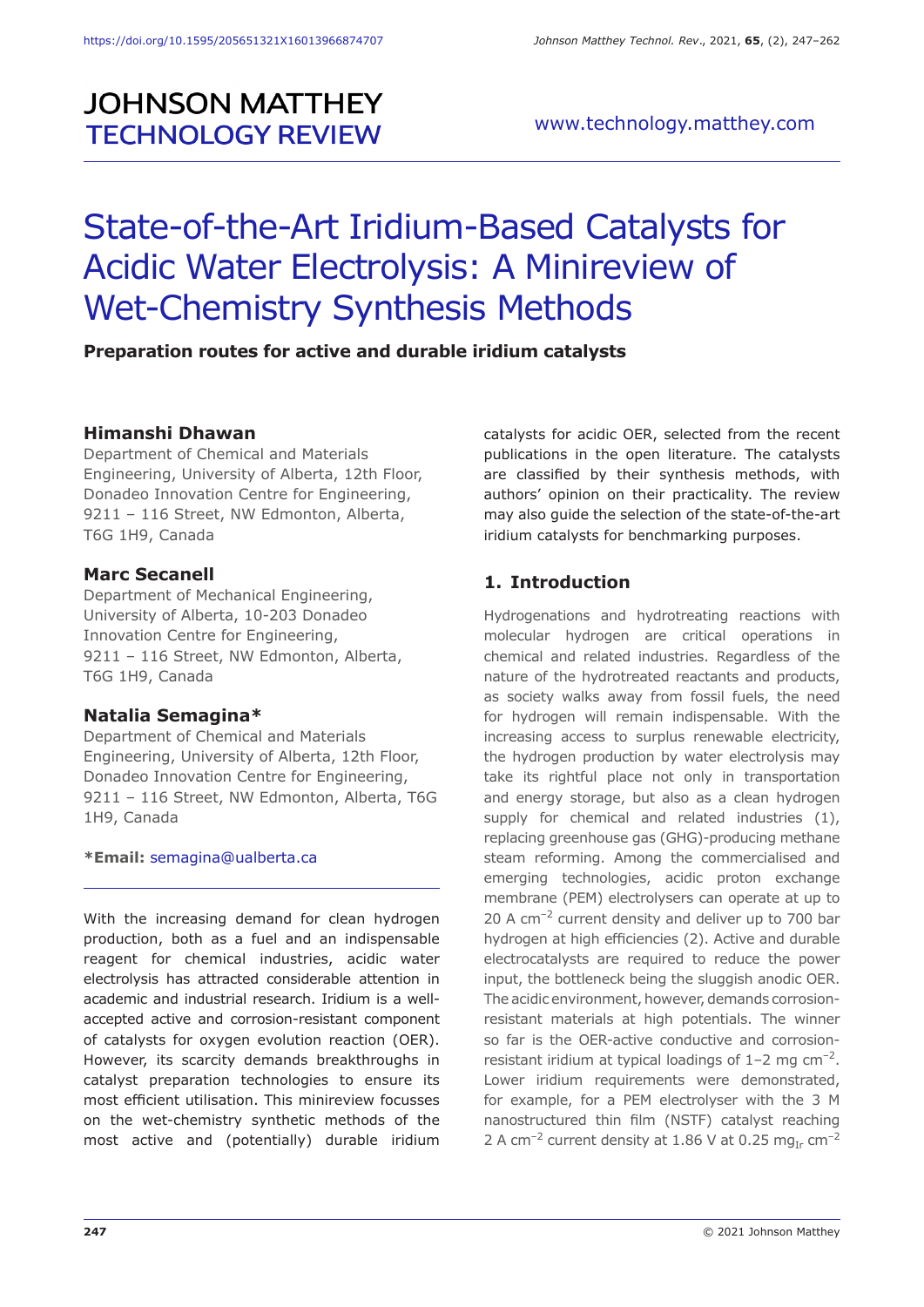(3), which translates into *ca*. 100 tonnes iridium for the production of 1 TW hydrogen (4). It is obvious that with the current technologies, the terawatt-scale hydrogen production cannot be met with the annual supply of scarce iridium of less than 10 tonnes (4). The annual global demand of hydrogen was reported as 73.9 million tonnes in 2018; as it is almost entirely supplied from fossil fuels, its current production emits 830 million tonnes of carbon dioxide per year (5). The hydrogen production replacement in chemical industries with water electrolysis is relatively wellpositioned as a target area for decarbonisation of the industrial sector.

Hundreds of research papers have been focussed on the development of active and durable iridium catalysts, deposition techniques and associated catalyst layer components, which may limit the performance of the most active iridium catalyst formulations. Recent reviews classified iridiumcontaining catalysts for acidic OER (6) and the variety of methods for the synthesis of iridium oxide (7). Commercial catalyst production methods must be scalable, preferably not require specialised equipment apart from what is available in the catalyst production industries, not produce significant waste and lack the need for large amounts of chemicals, especially those that are hazardous to the environment. With this in mind, the objective of the current minireview is to select a number of the most efficient state-of-the-art iridium catalysts for acidic OER within reported wet-chemistry synthesis methods, focussing on the practicality and scalability of the techniques. We address only wet-chemistry routes, as they are most frequently reported, being relatively accessible in a research environment. **Figure 1** and **Table I** summarise the catalyst synthetic routes and selected catalysts, addressed in this review; this is not a comprehensive summary of all possible routes and catalysts, but rather a careful selection of studies demonstrating promising combination of activity and stability in acidic OER.

The catalyst layer preparation methods, such as deposition methods, are out of the scope of this work, although they significantly affect the catalyst performance. Gas-phase catalyst (layer) preparation techniques (13, 14) are omitted for the same reason, as they require specialised equipment and feature simultaneous catalyst formation and its deposition. The review is based only on published research works; we acknowledge that it may become obsolete due to the rapid developments in the field or may miss some critical proprietary information. The citations are chosen only to support our viewpoints; they cannot be considered as a comprehensive list of the relevant works. Herein, we aim to provide comprehensive insights in selected promising wet-synthesis methods. We hope that the review may help the reader in the selection of a state-of-art catalyst for benchmarking purposes, as well as to assist in further developments of potentially scalable synthesis of active and durable iridium catalysts.

### **2. Requirements to the Iridium Catalyst Performance and Structure: Activity** *vs***. Stability**

Bernt (15, 16) estimated that, in order to decarbonise the transportation sector by

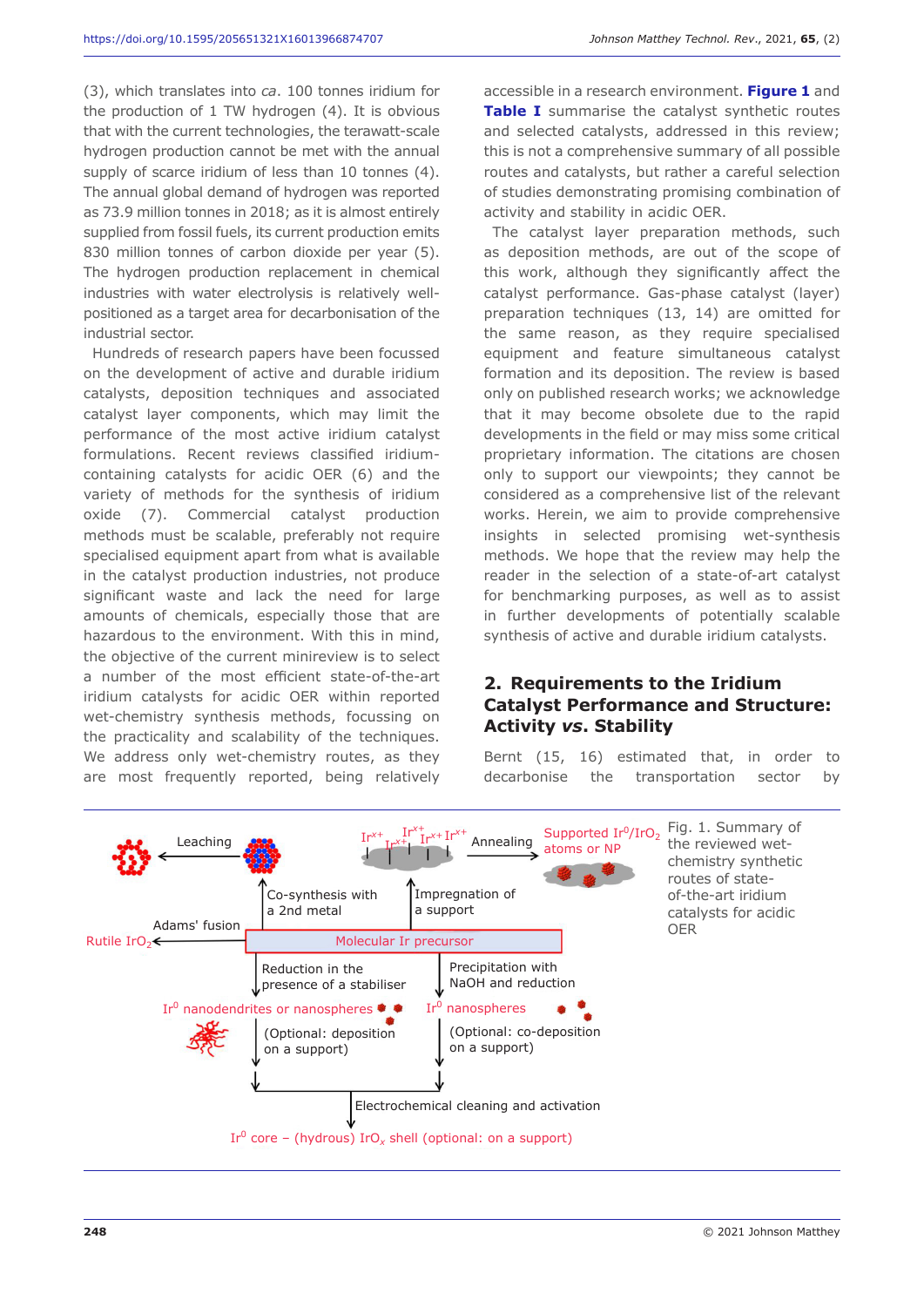| Table I Summary of the State-of-the-Art Activities of Selected Catalysts Prepared by Wet-<br><b>Chemistry Synthesis and Tested in a Rotating Disk Electrode</b> |                                                            |                                                    |                                                                                                 |                   |
|-----------------------------------------------------------------------------------------------------------------------------------------------------------------|------------------------------------------------------------|----------------------------------------------------|-------------------------------------------------------------------------------------------------|-------------------|
| <b>Catalyst (method) and</b><br>section vide infra                                                                                                              | Loading on<br>the electrode,<br>$mg_{Ir}$ cm <sup>-2</sup> | <b>Overpotential</b><br>at 10 mA<br>$cm^{-2}$ , mV | <b>Activity</b>                                                                                 | <b>References</b> |
| 3.2 Surfactant-assisted                                                                                                                                         | 0.061                                                      | $\sim$ 290                                         | 100 A $g_{Ir}^{-1}$ at 1.51 $V_{RHE}$                                                           | (8)               |
| <b>3.3 Surfactant-free colloids</b>                                                                                                                             | 0.0071                                                     | 345                                                | 205 A $q_{Ir}^{-1}$ at 1.5 $V_{RHF}$                                                            | (9)               |
| 4. Supported on GCN                                                                                                                                             | 0.07                                                       | 278                                                | 580 A $q_{Ir}^{-1}$ at 1.55 $V_{RHF}$                                                           | (10)              |
| 4. Supported on TaTO                                                                                                                                            | 0.02                                                       | $\sim$ 300                                         | 250 A $q_{Ir}^{-1}$ at 1.51 $V_{RHF}$                                                           | (11)              |
| 5.2 Selective leaching                                                                                                                                          | 0.0277                                                     | N/A                                                | 810 A $g_{Ir}^{-1}$ at 1.51 V <sub>RHE</sub> ,<br>3353 A $g_{Ir}^{-1}$ at 1.55 V <sub>RHE</sub> | (12)              |

Note that the data are mostly reported for the fresh catalysts. Stability data, where available, are discussed in the text

transitioning to fuel cell vehicles fuelled by renewable hydrogen, the metal loadings on the anode of polymer electrolyte water electrolysers should be decreased to 0.05 mg<sub>Ir</sub> cm<sup>-2</sup>. This loading can meet the demand for approximately 150 GW year $^{-1}$  installed capacity while using only 50% of the annual iridium production. In order to meet this requirement and also use electrolysis for other needs, such as energy storage and chemical industry supply, the specific iridium activity must be increased substantially. An ideal OER catalyst would have negligible overpotential; a highly desirable catalyst would be one that requires 200–300 mV overpotential (1.43–1.53 V) at 10 mA  $cm^{-2}$  current, with catalysts achieving this same current density at overpotentials of 300–400 mV (1.53–1.63 V) being acceptable (17). As a durability criterion, if the overpotential is maintained for 10 h, the catalyst may be suitable for real device fabrication, taking into consideration the catalyst nature and mass loading as well (17). The high activity would manifest itself in a low Tafel slope at real operating potentials. The catalyst specific activity (specific current for electrocatalysis) is the product of the following catalyst characteristics, assuming ideal kinetics with no transport limitations (Equation (i)):

Specific activity  $[A/g_{Ir}]$  = Intrinsic activity (TOF)[A/mol<sub>active sites</sub>] \* Active/surface site stoichiometry[mol<sub>active sites</sub>/mol<sub>surface atoms</sub>] \* Ir dispersion[mol<sub>surface atoms</sub>/mol<sub>Ir total</sub>] /<br>192 [q<sub>tr</sub>/mol<sub>Ir</sub>] (j) 192  $[g_{Ir}/mol_{Ir}]$ 

This equation clarifies that it is not enough to develop highly dispersed iridium catalysts, which would be a relatively easy task to do by synthesising sub-2 nm iridium particles with >50% dispersion but that a proper type of iridium species must dominate the surface. Furthermore, the involved parameters must be stable over the device lifetime.

The activity of the catalyst is usually dependant on the OER pathway, which has been shown to depend on the treatment of the iridium catalyst. In general, two mechanisms have been proposed, with the main difference being the predominant involvement of electron-deficient electrophilic oxygen (denoted as  $O<sup>I-</sup>$ ) and as activated lattice oxygen in the reaction. The OER on rutile-type IrO<sub>2</sub> proceeds by means of the classical oxide, electrochemical oxide or electrochemical peroxide pathways involving M–O, M–OH and M–OOH intermediates (18, 19) (Equations (ii)–(vii)):

 $M + H<sub>2</sub>O \rightarrow M-OH<sub>2de</sub> + H<sup>+</sup> + e<sup>-</sup>$  (ii)

$$
2M-OH_{ads} \longrightarrow M-O_{ads} + M + H_2O
$$
 (iii)

$$
M-OH_{ads} \longrightarrow M-O_{ads} + H^{+} + e^{-}
$$
 (iv)

$$
2M-O_{ads} \longrightarrow 2M + O_2 \tag{v}
$$

 $M-O_{ads} + H_2O \rightarrow M-OOH_{ads} + H^+ + e^-$  (vi)

 $M-OOH_{ads} \longrightarrow M + O_2 + H^+ + e^-$  (vii)

where M represents the metal oxide  $IrO<sub>2</sub>$ ; the oxide pathway involves reactions (ii), (iii) and (v), the electrochemical pathway involves reactions (ii), (iv) and (v), and the peroxide pathway involves reactions (ii), (iv), (vi) and (vii). The peroxide pathway has recently been shown to provide trends that are in agreement with experimental observations by Schuler *et al*. (19). The electrochemical oxide path is highlighted in red in **Figure 2**.

Catalyst featuring an electrochemically grown porous hydrous oxide layer, also known as oxyhydroxide layer or amorphous IrO*x* catalysts, exhibit an OER mechanism that involves an electrophilic  $O<sup>I-</sup>$  species (21) and an activated lattice oxygen pathway (22, 23). According to Geiger *et al*. (22), a simplified pathway highlighting the need for the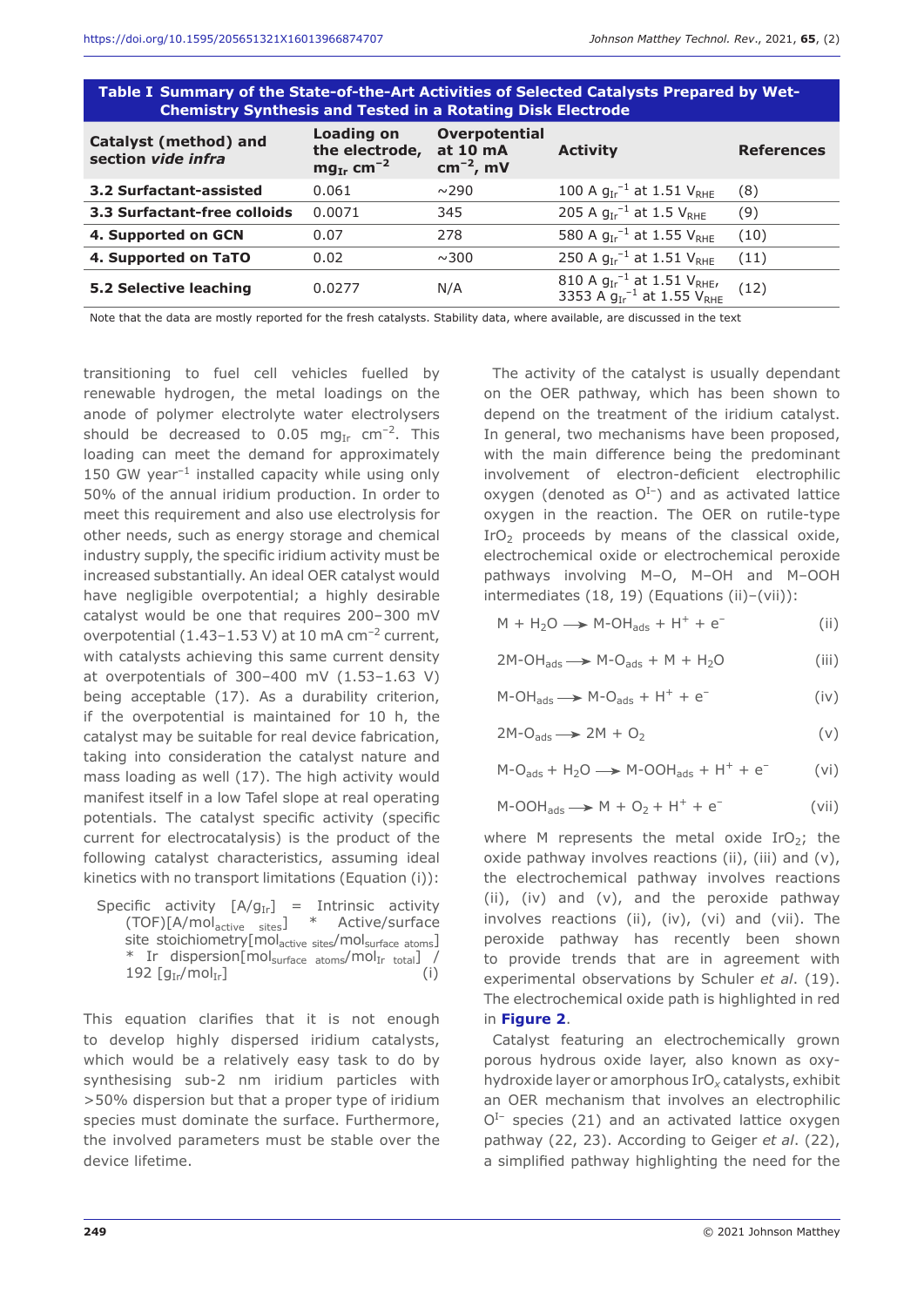

Fig. 2. OER and deactivation pathways in acidic OER, with green route being preferable at lower potentials, red route at higher potentials, while the blue route is potential independent. Reprinted with permission from (20), copyright John Wiley and Sons 2018

outer layer of the catalyst to be involved in the reaction could be Equations (viii)– $(x)$ :

$$
Ir-x-Ir + H_2O \longrightarrow Ir-O-Ir + 2H^+ + 2e^-
$$
 (viii)

 $Ir-O-Ir + H<sub>2</sub>O \rightarrow IrO<sub>2</sub> + 2H<sup>+</sup> + 2e<sup>-</sup>$  (ix)

$$
IrO2 \longrightarrow Ir-x-Ir + O2
$$
 (x)

where x is a vacancy in the porous hydrous oxide layer. Other references have attributed the increased activity to electrophilic  $O<sup>I-</sup>$  species (21). Ir-O-Ir would play a similar role to the proposed highly reactive, electrophilic oxygen  $O<sup>I-</sup>$  species (21, 24). The second step would have a similar function to the preliminary reaction proposed by Pfeifer *et al*. (24) (Equation (xi)):

$$
IrO_xO + H_2O \longrightarrow IrO_x-O-O-H + H^+ + e^-
$$
 (xi)

where IrO<sub>x</sub>O represents the IrO<sub>2</sub> matrix with an adsorbed oxygen. The pathway involving the electrophilic  $O<sup>I-</sup>$  species is also highlighted in Figure 2 in green, where HIrO<sub>2</sub> would loosely represent the  $O^{I-}$  intermediate.

The OER has been shown to be more active for the pathway involving the electrophilic  $O<sup>I-</sup>$  species and activated lattice oxygen. Unfortunately, this pathway tends to be deactivated due to the lattice oxygen evolution leading to iridium dissolution, and to the transformation of the oxo-hydroxide to less active anhydrous species (22, 25–27).

Stabilisation of the iridium atoms in the pathway involving the electrophilic  $O^{I-}$  intermediate *via* enhanced crystallinity (26) or the use of mixed oxides could minimise stability issues. Crystalline  $IrO<sub>2</sub>$  has a lower intrinsic activity but is more stable due to strong Ir-O bonds between  $IrO<sub>6</sub>$  clusters, with only topmost layers of the rutile contributing to both processes (25). The superior stability of thermal IrO<sub>2</sub> is explained by slower kinetics of IrO<sub>3</sub> hydrolysis as compared to its decomposition (20). It has been suggested that both pathways occur during the OER with the activated lattice oxygen pathway being dominant at low potential, due to its high activity, and the classical pathway being dominant at higher potential (20). At potentials relevant to the OER, it is possible that the oxohydroxide layer slowly transforms to anhydrous oxide with a subsequent loss in activity and enhancement in stability as recently shown by atomic probe tomography (27).

Speaking of which iridium phase is to be synthesised and introduced into the electrochemical device, the literature features metallic iridium with a variety of predominant crystallographic orientations, amorphous hydrous  $IrO<sub>2</sub>$ , crystalline rutile IrO $<sub>2</sub>$ , their mixtures, as well as multimetallic</sub> iridium composites. The metallic iridium may be oxidised by calcination in air before the catalyst layer assembly (28) or electrochemically *in situ* (26, 29). Thermal iridium oxidation to  $IrO<sub>2</sub>$  occurs between 200°C and 500°C (30), the higher the temperature, the higher the crystallinity and electrochemical stability, but the surface area and the activity decrease (31). The 400–500°C region was recommended to strike a balance between activity, stability and conductivity (28).

Many state-of-the-art catalysts, as shown below, use electrochemical *in situ* oxidation. The iridium (110) surface evolves into two chemically different iridium species, with an active accessible oxidemetal interface (32). The most dense (111) iridium surface is more resistant to the oxidation, and once the oxide is formed, the metallic interface is buried. Although the kinetics of oxide formation and redox properties of the two surfaces are different, their final reached OER activities are rather similar. The same work (32) recommends that for the formation of a porous hydrous  $IrO<sub>2</sub>$ , the *in situ* Ir(0) activation should include oxidisingreducing cycles, instead of conventionally used electrooxidation, although another study argues that the repetitive electrochemical oxidation and reduction unavoidably leads to dissolution (33). The electrochemical oxidation proceeds *via*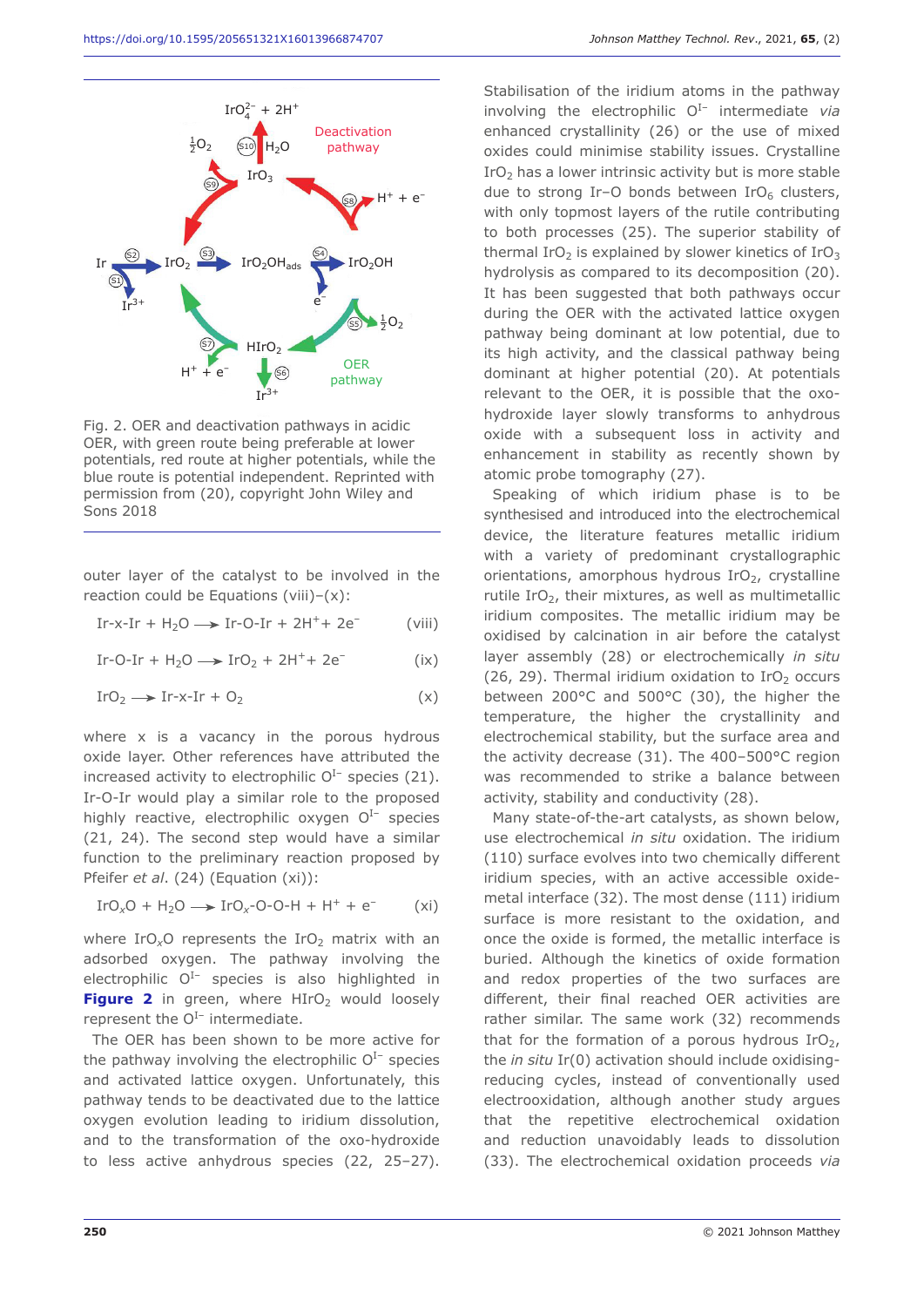hydroxide to the irreversible Ir(IV) oxide formation in the nanoparticles, while bulk iridium preserves its metallic subsurface with porous Ir(IV) surface layers (34). Thus, one must be mindful of the iridium dissolution during electrochemical oxidation *via* hydrous IrO<sub>2</sub> growth (33). When 20 nm iridium films are used for the acidic OER, their lifetime is similar to the lifetime of the hydrous  $IrO<sub>2</sub>$  and is significantly lower than for crystalline  $IrO<sub>2</sub> (22)$ .

To produce highly crystalline  $IrO<sub>2</sub>$ , which is more stable but less active than hydrous  $IrO<sub>2</sub>$ , preliminary annealing in air may be recommended, whenever possible. The exceptions, of course, include unsupported polymer-stabilised nanoparticles (26), where annealing would result in particle agglomeration, as well as metal carbides, where it would lead to oxidation and loss of conductivity (35). In such cases, the electrochemical oxidation procedure must be optimised as it affects the catalyst stability.

Fine tuning of the oxide crystallinity, crystallographic orientation, number of oxygen defects and length and strength of Ir–Ir and Ir–O bonds *via* thoughtful synthetic approaches may diminish the gap between the active but unstable and stable but less active phases. Some such examples, leading to state-of-the-art catalysts, are given below.

Thus, the treasure hunt for the most efficient iridium OER catalyst is a simultaneous optimisation of activity *vs*. stability. In addition, in order to achieve high iridium utilisation, the catalyst must be easy to integrate into a catalyst layer in order to yield a layer that has both low loadings, and excellent charge and mass transport. Charge transport should include both electronic and protonic in-plane and through-plane conductivities. Proton transport can be optimised by controlling the amount of electrolyte in the layer (36, 37), while improving electron conductivity can be achieved with the use of a conductive support and interconnected IrO*x* network. Similarly, good inplane conductivity could be maximised by using a porous transport layer (PTL) with a microporous layer (38).

The catalyst lifetime depends on its operating current density and overpotential. It may be estimated using the so-called activity-stability factor (39) or stability number (S-number) (22) i.e. the ratio of evolved oxygen to dissolved iridium at constant overpotential (39). Geiger *et al.* reported that IrO<sub>2</sub> powder features a one year lifetime at 200 A  $g_{Ir}^{-1}$  vs. one month for hydrous oxide (22). The numbers are specific

to the used electrochemical cell (**Figure 3**); for example, oxygen bubble accumulation, a common occurrence in rotating disk electrode (RDE), could make the stability studies not a reliable predictor for the catalyst lifetime in a PEM electrolyser longterm behaviour (16). In a PEM electrolyser, iridium dissolution might result in both iridium ions in the water feed, and migration and redeposition at the anode/membrane interface, membrane (40–42) and possible deposition on the cathode leading to platinum deactivation, especially at high current densities and overpotentials (42).

Last but not least, even if the most ideal active and stable iridium phase is developed, the benefits will only manifest if other occurring phenomena are not rate-limiting. The high intrinsic activity and stability may be masked by the limitations in the characterisation technique used, or by the electrode fabrication methodology (43, 44). For example, the commonly used RDE technique might be subject to inert backing passivation (44), and catalyst coated membrane (CCM) fabrication techniques, such as spray-coating, doctor blade and inkjet printing method, could result in very different electrode structures for full-cell testing. Inadequate RDE or CCM fabrication, or nonoptimal electrolyte loading can result in excessive charge and mass transport limitations. Further, possible causes of loss of activity are poisoning of the catalyst surface by Nafion<sup>TM</sup> (45), impurities in the electrolyte in RDE. In the presence of noniridium components, cations place-exchange with sulfonic acid groups in the polymer electrolyte resulting in decreased proton conductivity (46). All



Fig. 3. Evaluation of  $IrO<sub>2</sub>/TiO<sub>2</sub>$  catalyst stability in an RDE and membrane electrode assembly at 70 A  $g_{Ir}^{-1}$ . Reprinted from (16) under the Creative Commons Attribution License, copyright 2019 The Authors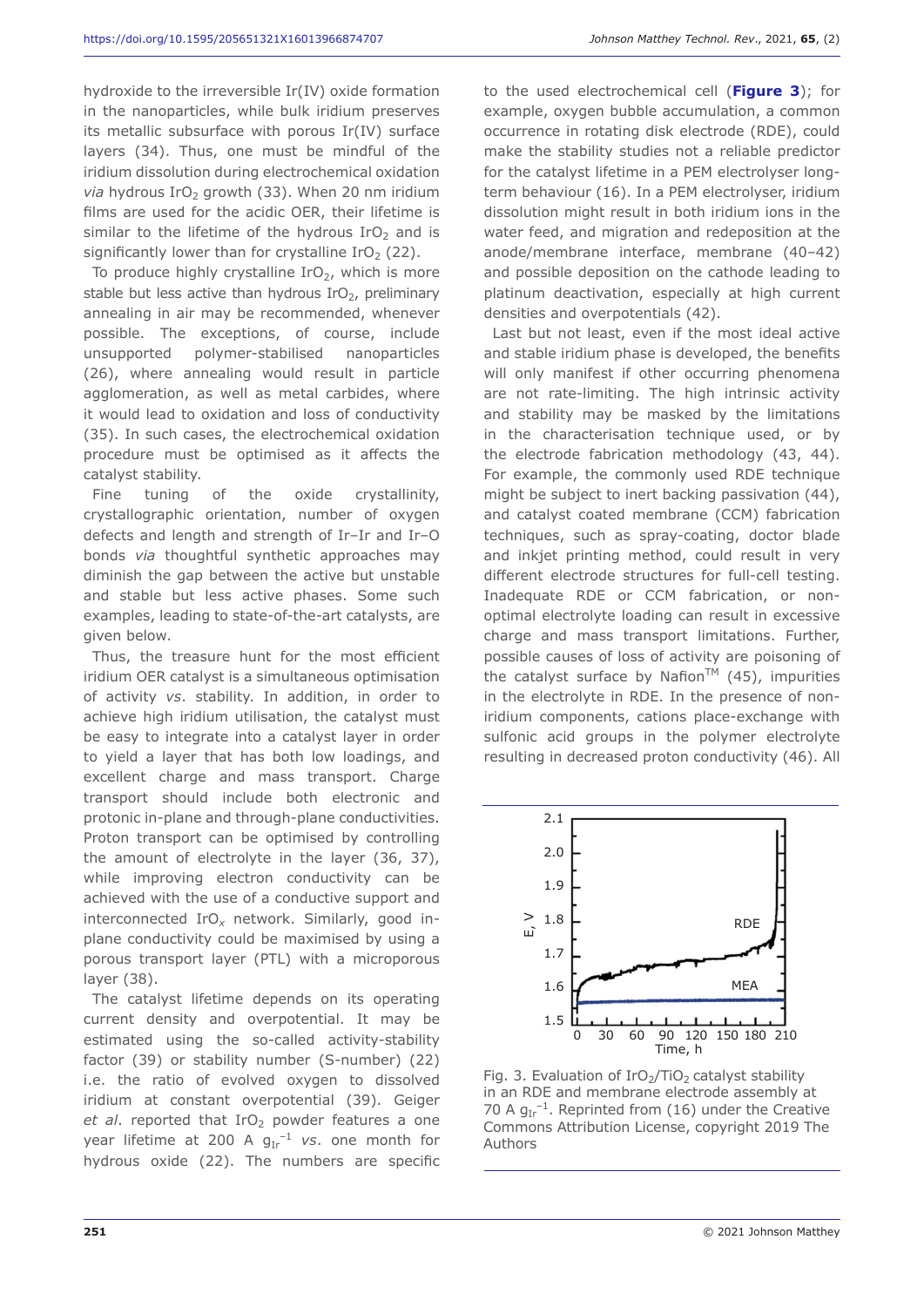these complicate not only the scale-up, but also the assessment of the intrinsic catalyst performance in laboratory-scale devices. It is possible that efficient catalysts have not been identified because of these limitations. Some benchmarking procedures for the OER evaluation have been proposed in RDE (26, 47) and alternative liquid-flow (44, 48, 49) or vapour-fed cells (19) and are urgently needed to be followed.

# **3. Synthesis of Unsupported Iridium/IrO***x***/Ir-OOH Catalysts**

#### **3.1 Adams' Fusion Method**

Adams' method was originally developed to conquer the issues of irreproducible platinum catalyst synthesis; it was successfully scaled up and is used industrially for platinum (Adams') catalyst production (50, 51) and thus is well positioned for potential scalability. It also appears to be one of the most used methods reported for the synthesis of  $IrO<sub>2</sub>$  for OER, including supported and multimetallic composites. The method is based on the synthesis of iridium nitrate from an iridium molecular precursor heated in a solid mixture with sodium nitrate, followed by the iridium nitrate high-temperature decomposition to  $IrO<sub>2</sub>$ . The side products include poisonous nitrous oxides, which release must be appropriately managed. Synthesis parameters include the temperature and duration of the calcination, nature of the iridium precursor and its fraction in the mixture with  $NaNO<sub>3</sub>$ , all of which affect the crystallinity, oxidation state and surface area of the produced material and thus, the OER performance. The higher is the calcination temperature, the higher is the crystallinity of the produced oxide. However, the amount of active surface hydrous IrO<sub>2</sub> decreases, as well as the catalyst surface area. Although the increase in the calcination temperature leads to the lower iridium dispersion (larger particle size) and lower turnover frequency (TOF) due the formation of less active crystalline  $IrO<sub>2</sub>$ , the latter is more stable towards dissolution. This indicates the existence of the optimal calcination temperature to achieve the activity-selectivity balance for the maximised iridium utilisation (31). Electrical conductivity is also improved with increased crystallinity at annealing (52). The highest reported surface area of an IrO<sub>2</sub> produced by a modified Adams' method is 350  $m^2$  g<sup>-1</sup>, which was obtained from iridium acetylacetonate and calcined in air at 350°C for 30 min (31). The oxide consists of nanodisks with

surface partially covered by active Ir(OOH), which however retained only 55% of its activity after 500 potential cycles due to mass loss and restructuring. When the original sample was further heated at 400°C for 1 h, the catalyst retained 70% of its activity after 500 potential cycles. Increased calcination temperature, however, led to a decrease in surface area to 250  $\text{m}^2$  g<sup>-1</sup>. At the catalyst loading of 0.1 mg<sub>IrOx</sub> cm<sup>-2</sup>, the specific current of 26 A  $g_{Iro-x}^{-1}$  could be achieved at 295 mV overpotential before the stability tests (0.1 M  $HClO<sub>4</sub>$ ). For both catalysts, the same activity loss (of 30%) occurred due to the partial oxidation of active sites, but due to the decreased leaching from the 400°C treated sample, the latter strikes the balance between the activity and stability (31). The increase in calcination temperature leads not only to the surface area decrease but also changes the particle morphology to rods with dominating {110} surface terminations (53).

Among other promising reported modifications of Adams' method, the addition of cysteamine to the iridium precursor solution resulted in the formation of  $IrO<sub>2</sub>$  nanoneedles of 2 nm diameter (6–8 layers of (110) plane, **Figure 4**) and 30 nm length after 450°C calcination (54). Although the needles possessed lower Brunauer–Emmett– Teller (BET) surface area than the catalyst formed without cysteamine  $(141 \text{ m}^2 \text{ g}^{-1} \text{ vs. } 197 \text{ m}^2 \text{ g}^{-1})$ , their electrical conductivity was six-fold higher. An overpotential of 313 mV was required to achieve 10 mA cm<sup>-2</sup> at the catalyst loading of 0.21 mg<sub>Ir</sub> cm<sup>-2</sup> (1M  $H_2SO_4$ , 25°C) before and after a 2 h durability test. The needles were also tested in a PEM electrolyser and found more active and stable than the spherical IrO<sub>2</sub> synthesised without cysteamine (54). Most likely, the less dense and well-connected structure of iridium needles contributed to the improved porosity and electrical conductivity. Thin



Fig. 4. (a) Ultrathin  $IrO<sub>2</sub>$  nanoneedles; (b) ultrathin IrO<sub>2</sub> nanoneedles consisting of eight  $(110)$  layers. Reproduced from (54) with permission from John Wiley and Sons. Copyright 2017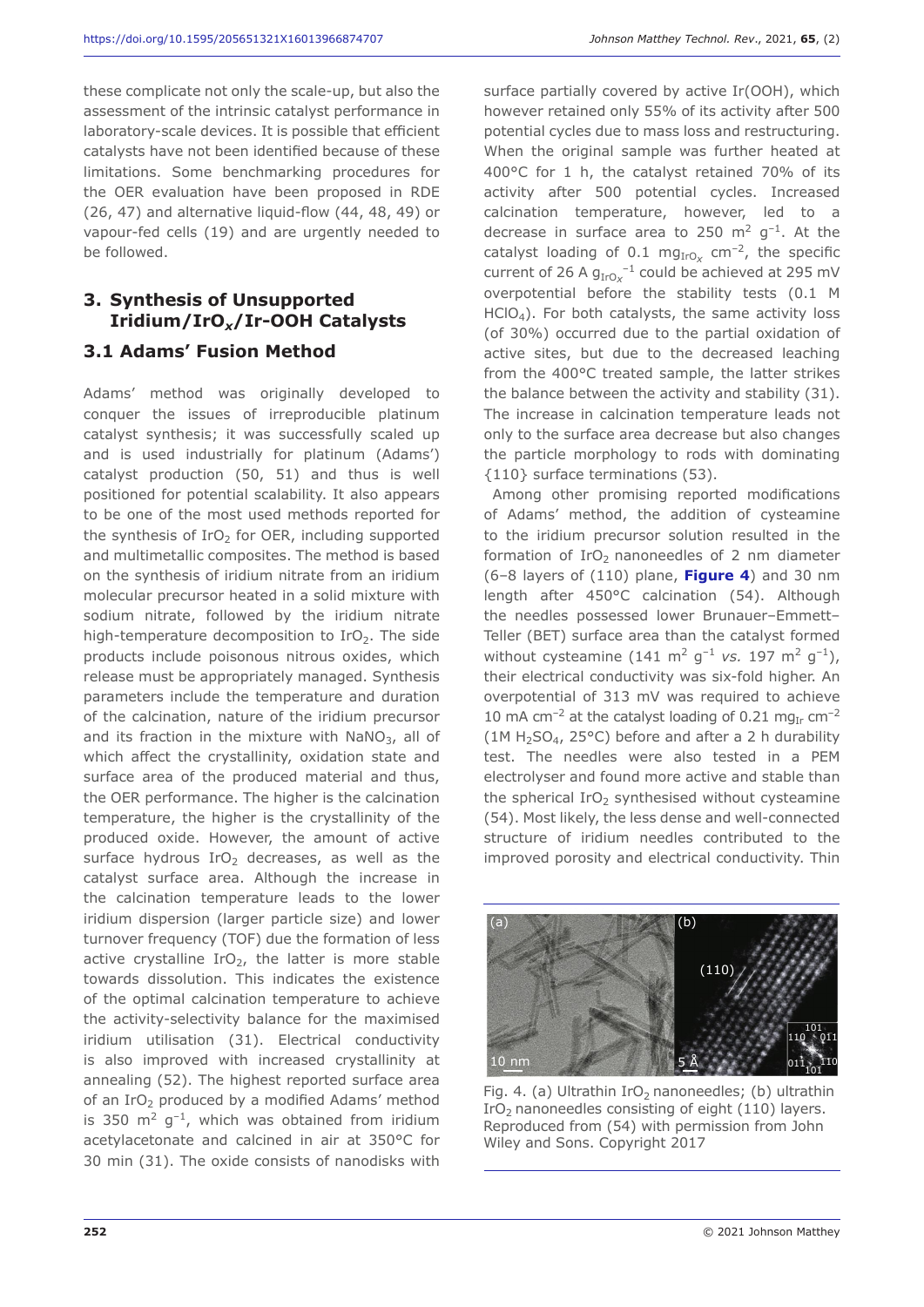needles with near-zero sphericity form packed beds with the highest near-100% porosity as opposed to 40% for the spherical particles.

#### **3.2 Iridium Nanoparticles Stabilised by a Capping Agent**

If one has to produce monodisperse near-spherical nanoparticles with high dispersion (>50%, i.e., smaller than *ca*. 2 nm) to increase metal utilisation or form anisotropic nanostructures to increase the catalyst layer porosity or promote the formation of certain crystal terminations, colloidal synthesis in the presence of a capping agent is a popular method in academic research (55). Halogen-containing stabilisers, such as cetyltrimethylammonium bromide (CTAB), are known to act also as a growth-directing agent by the halogen selective adsorption on (100) surfaces resulting in rod-like structures. The produced structures are usually pre-washed from the excess chemicals, while the *in situ* electrochemical preconditioning removes the surfactant, for example, by 50 potential sweeps from 0.05  $V_{RHE}$  to 1.5  $V_{RHE}$  (RHE = reversible hydrogen electrode) (29). Since the metallic iridium is oxidised electrochemically, it is likely to possess a higher proportion of activity-relevant hydrous IrO<sub>2</sub> on the surface, as opposed to calcined rutile  $IrO<sub>2</sub>$ .

One of the most successful examples in this category is the  $2.0 \pm 0.4$  nm iridium nanoparticles formed by IrCl<sub>3</sub> reduction in ethanol with excess NaBH<sub>4</sub> in the presence of CTAB  $(8)$ . NaBH<sub>4</sub> is a strong and fast reducing agent to produce metallic nanoparticles and is often used in the colloidal synthesis. In a protic solvent, borohydride decomposes to gaseous hydrogen, which, depending on the conditions, may proceed in a violent manner. To reach 10 mA cm–2 current, *ca*. 290 mV overpotential was required at only 0.061 mg<sub>Ir</sub> cm<sup>-2</sup> loading in an RDE (0.5 M  $H<sub>2</sub>SO<sub>4</sub>$ , 25°C). The catalyst demonstrated a similar Tafel slope of  $ca$ . 40 mV dec<sup>-1</sup> as the calcined catalyst prepared by the Adams' fusion method (31). However, the specific current at 1.51 V was an order of magnitude higher (100 A  $g_{Ir}^{-1}$ ). The nanoparticles formed a nanoporous structure with well-connected particles, which retained their metallic core but featured an active thin surface oxide layer (**Figure 5(a)** and **5(b)**). Authors stressed the importance of complete  $IrCl<sub>3</sub>$  removal by adding excess of reducing agent to prevent inhibition of electron transfer. Although the catalyst showed an order of magnitude higher specific current than Ir black (Umicore, Belgium) in an RDE, it required only 250 mV lower potential to reach 2 A cm<sup>-2</sup> current (1.85-1.9 V) when tested in an unoptimised PEM electrolyser with 1 mg<sub>Ir</sub> cm<sup>-2</sup> loadings. This again indicates the effect of various factors in a PEM electrolyser.

The use of tetradecyltrimethylammonium bromide (TTAB) during  $IrO<sub>2</sub>$  precipitation from  $H_2IrCl_6$  by NaOH, followed by reduction by NaBH<sub>4</sub>, resulted in the formation of 1.7 nm metallic iridium seeds that self-assembled into nanodendrites with 34% porosity at 39  $\mathrm{m}^2$  g<sup>-1</sup> BET surface area (29). The high crystallinity favoured stability toward



Fig. 5. (a)– (b) Stabilised interconnected iridium nanoparticles (8); (c) iridium nanodendrites (29) (reproduced from (8) and (29) under a Creative Commons Attribution 3.0 Unported License, published by The Royal Society of Chemistry);  $(d)-(f)$ highly-crystalline nanopompons (26) (reproduced from (26) under a Creative Commons License, published by Elsevier)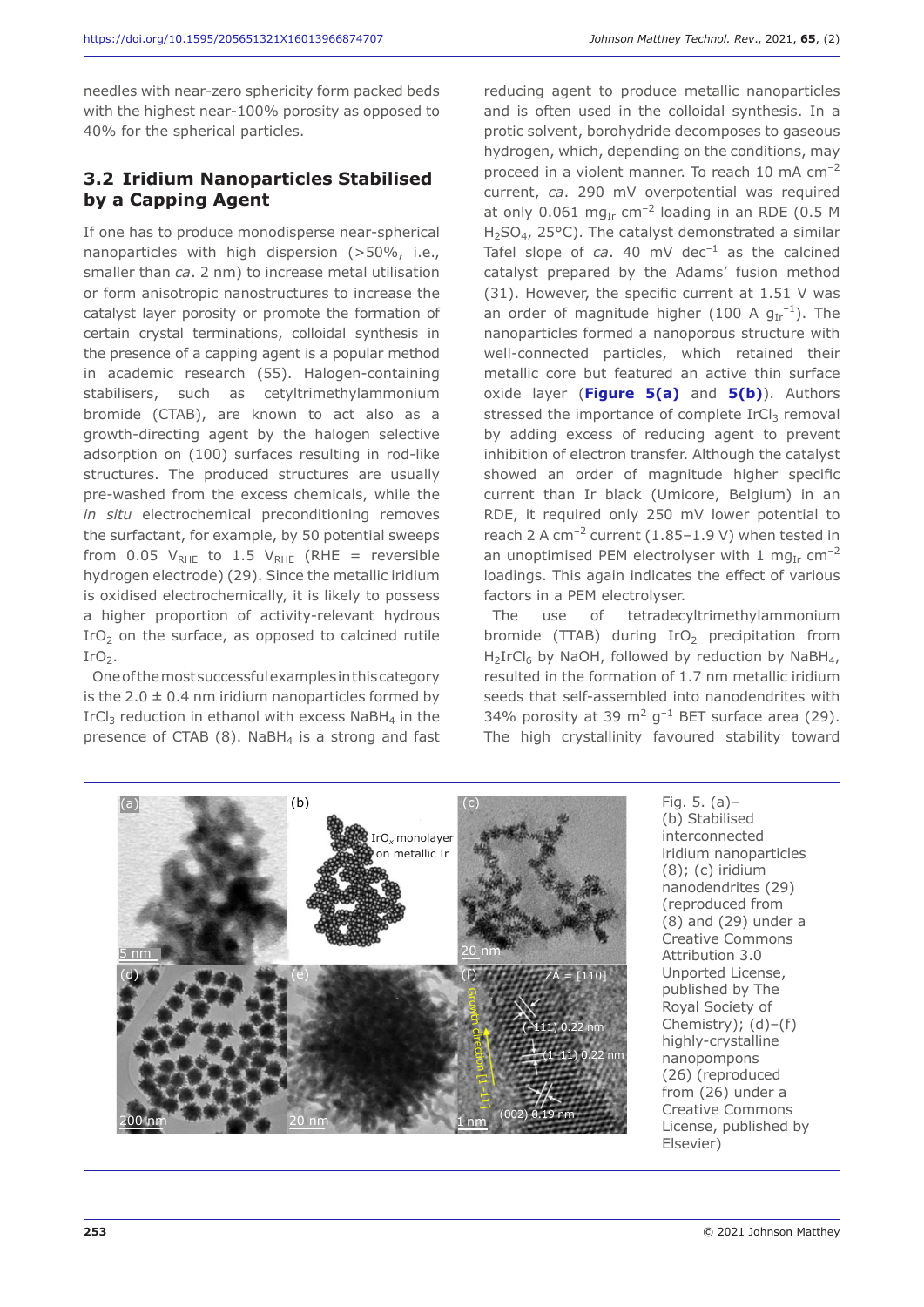dissolution. The 10 mA cm<sup>-2</sup> current was achieved at 410 mV overpotential (RDE,  $0.05$  M H<sub>2</sub>SO<sub>4</sub>) but at only 0.0102 mg<sub>Ir</sub> cm<sup>-2</sup> loading. At 1.51 V, the catalyst activity was 70 A  $g_{Ir}^{-1}$ . Similarly to the CTAB-stabilised particles (8), the formed structure featured high porosity and well-connected individual particles (**Figure 5(c)**).

When a slow reducing agent is used for synthesis (such as glucose (26)), the CTAB suppressed the grain growth in (100) directions; the nanodendrites selfassembled into nanopompons (**Figure 5(d)– (f)**). Those highly crystalline structures with a high proportion of low-index crystal terminations were relatively resistant to dissolution but showed lower activity as compared to the hydrous  $IrO<sub>2</sub>$  (26).

The stabiliser-assistant synthesis techniques are easy to implement in a wet laboratory without specialised equipment for academic research. This method of iridium synthesis is also used to preform iridium nanostructures prior to their deposition on a support. One must be mindful of a typically low metal concentration in the synthesis solution, the relatively large use of solvents, reductants, stabilisers and washing solutions, many of which are manufactured from fossil resources and expensive. Such synthesis methods are usually too cumbersome for industrial production, the improvements being feasible though for certain stabilisers (56).

#### **3.3 Stabiliser-Free Wet Chemical Synthesis Methods**

This category features one of the most active catalysts reported to date, although the electrodes were fabricated without Nafion™. Synthesis of  $1.6 \pm 0.3$  nm iridium particles was performed without a stabiliser by heating a solution of  $IrCl<sub>3</sub>$ in methanol, which reduces  $IrO<sub>2</sub>$  precipitated by co-added NaOH; the resulting solution was used without purification (9, 57). At a loading of  $0.0071$  mg cm<sup>-2</sup> achieved by drop casting of the native solution, the particles formed a uniform layer on a glassy carbon (GC) disk. In  $0.1$  M HClO<sub>4</sub>, in an RDE, the catalyst demonstrated an outstanding 205 A  $g_{Ir}^{-1}$  activity at 1.5  $V_{RHE}$  and 1130 A  $g_{Ir}^{-1}$  at 1.55  $V_{RHF}$  (57). The electrochemically active surface area (ECSA) was found to be 140  $\text{m}^2$  g<sup>-1</sup> (at a loading of 0.0071 mg<sub>Ir</sub> cm<sup>-2</sup>). The overpotential to reach 10 mA cm<sup>-2</sup> was 345 mV at 0.0071 mg<sub>Ir</sub> cm<sup>-2</sup> loading, or 325 mV at 0.0143 mg<sub>Ir</sub> cm<sup>-2</sup> loading (9). The iridium loading on the electrode was of vital importance: loading increase above  $0.0071$  mg cm<sup>-2</sup> resulted in significant drop of the

ECSA and thus specific current (9). The specific activity at the optimal loading surpasses the activity for the surfactant-mediated catalysts (8), and features a significantly easier, cheaper and scalable preparation. In addition to being surfactant-free and using a low-boiling easily recoverable solvent, the method is scalable to high metal concentrations (5 g  $\binom{-1}{5}$  (57). The fate of Na<sup>+</sup> (10:1 Na: Ir) is to be investigated, as well as the catalyst durability and performance in a PEM electrolyser.

Many studies feature a similar iridium nanoparticle synthesis without a surfactant with the use of a base (NaOH) in other reducing solvents, but typically such particles are deposited on a support, and are discussed in Section 4.

#### **4. Wet Synthesis of Iridium Catalysts on Powdered Supports**

In heterogeneous catalysis, supports, typically with a high specific surface area, are used to stabilise highly dispersed active metal nanoparticles, both during catalyst synthesis and to ensure their stability against agglomeration during a reaction. In the case of electrolysers, the supports can also be used to enhance the electrode electrical conductivity as they will reduce the contact resistance between particles. The acidic OER environment dictates specific requirements to the type of support: it must be resistant to chemical and electrochemical dissolution, and preferably must have a high electronic conductivity. The latter need is mandatory if iridium loading is low; however, if  $IrO<sub>2</sub>$  covers most of the support, it may provide sufficient percolative transport for the electrons (3). The film, however, must be as thin as possible to provide advantages over unsupported IrO<sub>2</sub> nanoparticles. In this subsection, we focus on the wet synthesis of iridium catalysts on powdered supports, which could be mixed with a Nafion<sup>TM</sup> solution for catalyst layer preparation.

In recent years, carbon and metal carbides have been receiving less and less attention because of carbon oxidation and volatilisation to  $CO<sub>2</sub>$  at high applied potentials (58). As a notable exception, one of the most active iridium catalysts reported so far features a carbon-based support (10). A 40 wt% iridium catalyst was prepared by impregnation of graphitic carbon nitride (GCN) nanosheets with the metal precursor followed by annealing in air at 350°C. Thus embedded IrO<sub>2</sub> possesses compressed Ir–Ir bonds and decreased coordination numbers of Ir–O and Ir–Ir, which was suggested to weaken the adsorption of oxygen intermediates leading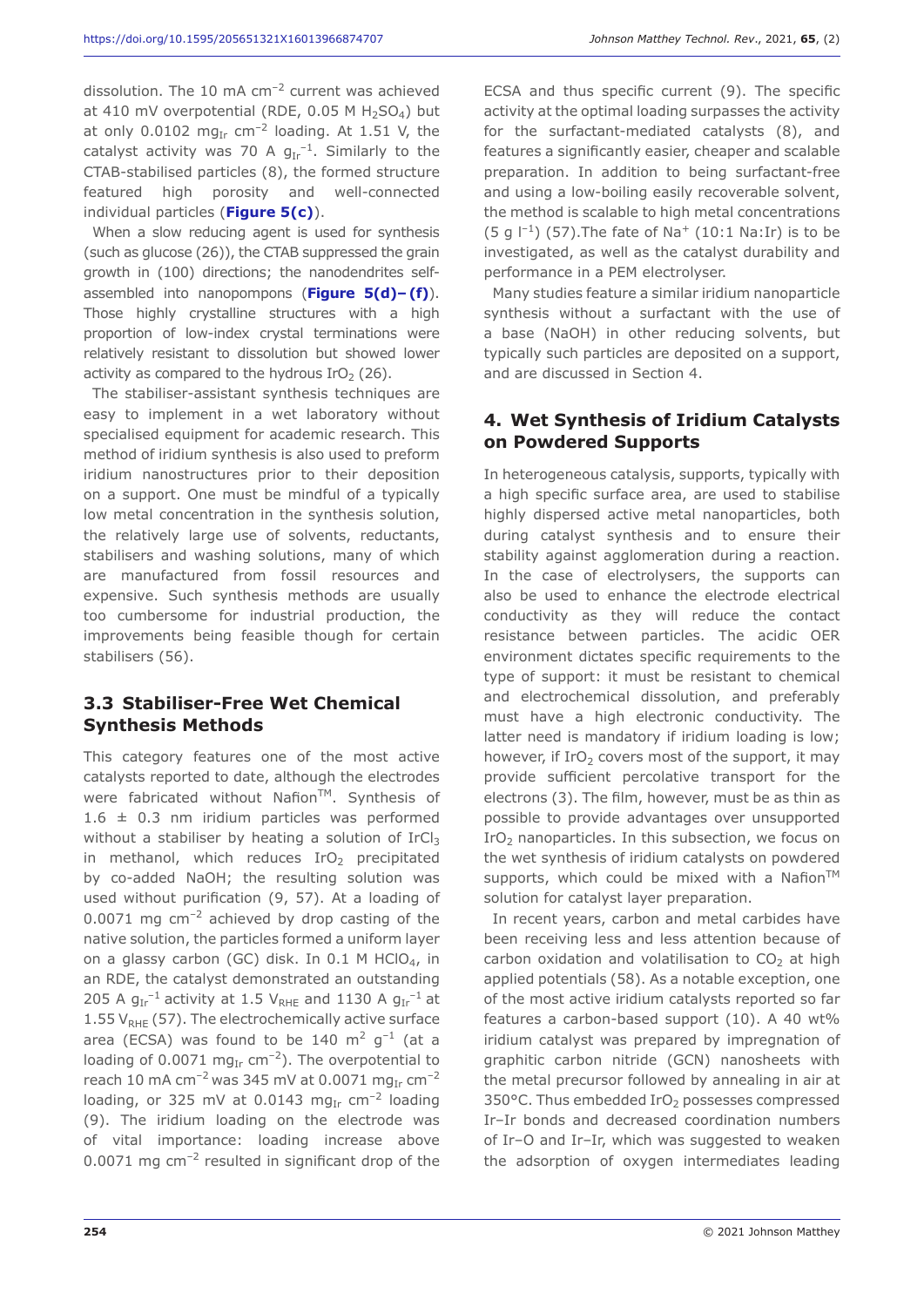to increased OER activity. The reported specific currents are 580 A  $g_{Ir}^{-1}$  at 1.55 V and 1493 A  $g_{Ir}^{-1}$ at 1.6 V. The catalyst required the overpotential of 278 mV at 10 mA cm<sup>-2</sup> at 0.07 mg<sub>Ir</sub> cm<sup>-2</sup> loading (in RDE in 0.5 M  $H_2SO_4$ ). Authors demonstrated only 35 mV potential increase at 20 mA  $cm^{-2}$  for *ca*. 4 h in an RDE; and 78.5% current retention in a laboratory water splitting device after a 24 h operation at 1.6 V. The fate of GCN was assessed by holding 2.2  $V_{RHE}$  for 2 h with intermediate cyclic voltammetry (CV) measurements between 0.4  $V_{RHE}$  and 0.6  $V_{RHE}$ ; the double-layer capacitance decreased by 10% in the first 0.5 h and remained stable up to 2 h (10); apparently, the graphitic support nature with nitrogen heteroatom provides its stability in acidic electrolysis. Given the high catalyst activity and a rather easy and potentially scalable preparation of GCN and Ir/GCN, the studies of the catalyst durability and performance in a PEM electrolyser are warranted.

Among oxidation-resistant conductive metal oxide supports, antimony tin oxide (ATO), indium tin oxide (ITO) and fluorine tin oxide (FTO) have been the focus of the most research because of their relatively high conductivity. Unfortunately, the dopant's corrosion brings down the conductivity, increasing ohmic losses and decreasing the energy efficiency (59). Dissolved cations may also ion-exchange with the membrane and lead to its degradation (46). A recent study observed neither activity nor stability benefits from the dopant addition (60). Although FTO possess the lowest conductivity, it was found to be the most stable material between  $-0.34$  V<sub>RHE</sub> and 2.7 V<sub>RHE</sub>, followed by ITO and ATO. The stability is assigned to the oxygen atom exchange in  $SnO<sub>2</sub>$  with fluorine, instead of cation exchange in the case of ATO and ITO synthesis (59). ATO, in turn, was suggested to mitigate iridium dissolution by preserving it in lower oxidation states (61). Commercially available samples usually feature low surface areas; several synthetic techniques were suggested in literature for the preparation of mesoporous doped  $SnO<sub>2</sub>$ with relatively high areas (for example, between 125 m<sup>2</sup> g<sup>-1</sup> and 263 m<sup>2</sup> g<sup>-1</sup>) (62). To deal with toxic NH<sub>4</sub>F for the FTO synthesis, safety measures must be in place, as in any chemical and engineering process. A number of iridium catalysts supported on doped  $SnO<sub>2</sub>$  with high activities and low overpotentials at low iridium loadings were recently reported.

A popular method for the preparation of supported iridium OER catalysts is a colloidal precipitation of  $IrO<sub>2</sub>$  from an iridium molecular

precursor by means of NaOH; the synthesis may proceed in ethylene glycol (29), which serves both as a solvent and a reducing agent, or, for example, in a hydrothermal microwave reactor (63). Small 2–3 nm particles may be obtained (61), or even smaller (1.5  $\pm$  0.2 nm) if a stabiliser is added (64). The support may be added to the colloidal dispersion either during synthesis, or after the nanoparticle formation. The use of high-boiling ethylene glycol, though, complicates the potential process scale-up because solvent removal under vacuum is usually used (57), instead of centrifugation or filtration of highly diluted suspensions, as practiced in laboratories. As an example of such preparation method, when  $SnO<sub>2</sub>$ was doped with tantalum to produce tantalum tin oxide (TaTO) and used to deposit preformed 1.7 nm IrO*x* nanoparticles at 11–18 wt% iridium loading, the OER activity of the fresh catalysts after electrochemical conditioning approached 250 A  $g_{Ir}^{-1}$  at overpotentials of 280 mV and 370 mV at 0.020 mg<sub>Ir</sub> cm<sup>-2</sup> loading (25°C, 0.05 M  $H<sub>2</sub>SO<sub>4</sub>$ ) (11). Although the electronic conductivity of TaTO was two orders of magnitude lower than that of ATO, its use did not result in decreased activity, which was ascribed to the conducting role of well dispersed IrO*x* nanoparticles. In accelerated ageing tests at 1.2–1.6 V potential steps, the IrO*x*/TaTO catalysts demonstrated between 70% and 90% activity retention *vs*. 60% for the ATO-supported catalyst. The loss of the dopant was one or two orders of magnitude lower for tantalum as compared to antimony, while the loss of tin was not affected. The iridium dissolution was found dependent on the tantalum loading: the higher loading decreased iridium oxidation state contributing to its dissolution, while at lower loadings tantalum shell suppressed IrO*x* nanoparticle detachment. This study (11) also demonstrates that the use of a support contributes to enhanced iridium leaching, as compared to commercial IrO<sub>2</sub>. As a result, although the activity of unsupported  $IrO<sub>2</sub>$  is significantly lower than that of the developed catalysts, its stability to dissolution contributes to high S-numbers (ratio of evolved oxygen to dissolved iridium) (22). For example the S-number for  $IrO<sub>2</sub>$  was twice as high as that for selected IrO*x*/TaTO catalysts at 1.6 V and similar at  $1.5$  V (11). When hydrous  $IrO<sub>x</sub>$  was supported on ATO, its S-number was also lower than the one for unsupported IrO*x*, but the calcined supported samples demonstrated up to two orders of magnitude higher S-number as compared to

 $IrO<sub>2</sub>$  (60).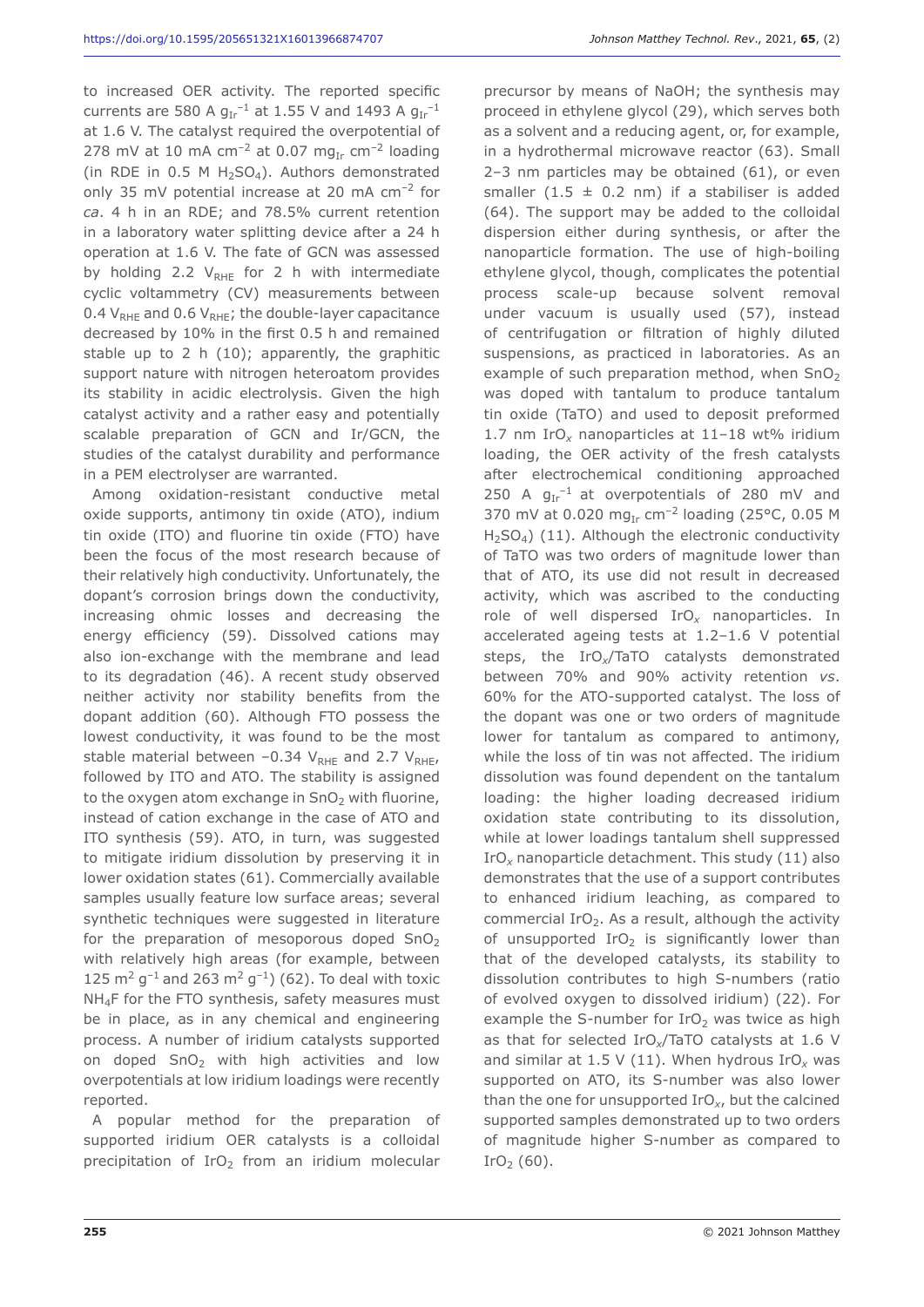When the above-mentioned (Section 3.2) surfactant-stabilised iridium nanodendrites (39  $\text{m}^2$  g<sup>-1</sup> area) were deposited on high-surfacearea ATO (235 m<sup>2</sup> g<sup>-1</sup>), an initial overpotential of 260 mV at 10 mA  $cm^{-2}$  at only 0.0102 mg<sub>Ir</sub>  $cm^{-2}$ loading (RDE,  $0.05$  M  $H_2SO_4$ ) was observed while accelerated durability test showed a minor overpotential increase by 30 mV over 15 h compared to an abrupt increase for other tested catalysts at earlier times (29). The specific current at 280 mV overpotential was reported at 70 A  $g_{Ir}^{-1}$  $vs. 8 A g_{Ir}^{-1}$  for Ir black. In a PEM electrolyser, the catalyst demonstrated the current density of 1.5 A  $cm^{-2}$  at 1.8 V and 1 mg  $cm^{-2}$  loading compared to 0.8 A  $cm^{-2}$  for Ir black.

An atomically dispersed iridium on ITO with ultimate iridium dispersion was developed by grafting 0.86 wt% iridium as an organometallic iridium complex followed by calcination in air at 400 $^{\circ}$ C (65). The specific current of 156 A  $q^{-1}$ iridium was reached at 280 mV overpotential and 0.021 mg<sub>Ir</sub> cm<sup>-2</sup> loading (0.1 M HClO<sub>4</sub>). An overpotential of 350  $\pm$  20 mV was required to drive the 10 mA  $cm^{-2}$  current at such low metal loadings over the course of 2 h; some iridium agglomeration was observed in the used catalyst and its consequences on the long-term performance requires further analysis.

From the catalyst synthesis viewpoint, one must be mindful that the support's chemical composition may change during the synthesis, affecting the electrochemical performance. For example, if Adams' method involving hightemperature calcination is used to produce  $IrO<sub>2</sub>$ on a carbide support, the support oxidation leads to the loss of conductivity (for example, TaC lost its conductivity from 120 S  $cm^{-1}$  to 10<sup>-8</sup> S  $cm^{-1}$ at such circumstances) (35). A similar carbide oxidation to a less-conductive oxide was reported for iridium nanoparticle synthesis in the presence of a support by a polyol method (heating in a reducing ethylene glycol with precipitating NaOH) (58). Moreover, iridium, tin and indium oxides may form mixed oxides; the lattice vacancies are thus produced upon tin and indium *in situ* dissolution, improving the initial activity but jeopardising the durability (66) due to enhanced iridium dissolution.

#### **5. Mixed Metal Oxides**

Development of multimetallic iridium-containing catalysts has recently attracted considerable attention as a means of enhancing the OER catalyst performance, as had proven beneficial for catalyst development for fuel cells and alkaline water electrolysis. However, with iridium being the most corrosion resistant metal and still dissolving under the acidic OER conditions, any other metal would have an even higher dissolution rate. A rather popular combination of iridium and ruthenium features high activities due to the higher OER activity of ruthenium than that of iridium, but is not practical because of low corrosion resistance of ruthenium, which is also a scarce and expensive metal. The studies of the mixed oxide OER catalysts do typically address (and inevitably show) the dissolution of the catalyst components, but there is a lack of studies on the effect of the leached ions on the PEM system level. It is likely that the non-iridium cations may not only ion-exchange on Nafion<sup>TM</sup> changing its properties (67), but may also travel to the cathode side and poison the platinum cathode as was shown for iridium (42). Membrane degradation may also occur due to the attack of HO• and other radicals, whose formation is catalysed by transition metal cations (46). For example, iron and copper ions were shown to dramatically enhance membrane degradation (68).

Thus, a practical mixed oxide catalyst for an acidic OER application may be envisioned as one of the following composites (**Figure 6**): (a) an IrO*x* shell fully covering the core with an earth-abundant metal increasing the iridium dispersion. In this case, electrolyte contamination with the second metal may be delayed as compared to the mixed alloys until the iridium shell atoms leach exposing the core atoms; (b) iridium nanostructures produced by the preliminary removal of a sacrificial second component from a bimetallic composite, either by potential cycling or chemically. The selective leaching of the second component leads to surface restructuring (69), porosity enhancement (39), formation of lattice vacancies (70) and ECSA increase (71). Lattice vacancies formation *via* secondary metal leaching is a unique opportunity to modify the electrophilicity and Ir–O bond length leading to the enhanced OER activity as compared to IrO*x* synthesised only from an iridium precursor (70, 72). Some works report, though, that iridium leaching from the composites may even be increased due to the created lattice vacancies, as compared to monometallic iridium catalysts (39).

Below, we provide some examples for such catalyst synthesis and performance. We note that the direct deposition methods, such as reactive sputtering and physical vapour deposition, are very frequently used for the mixed oxide studies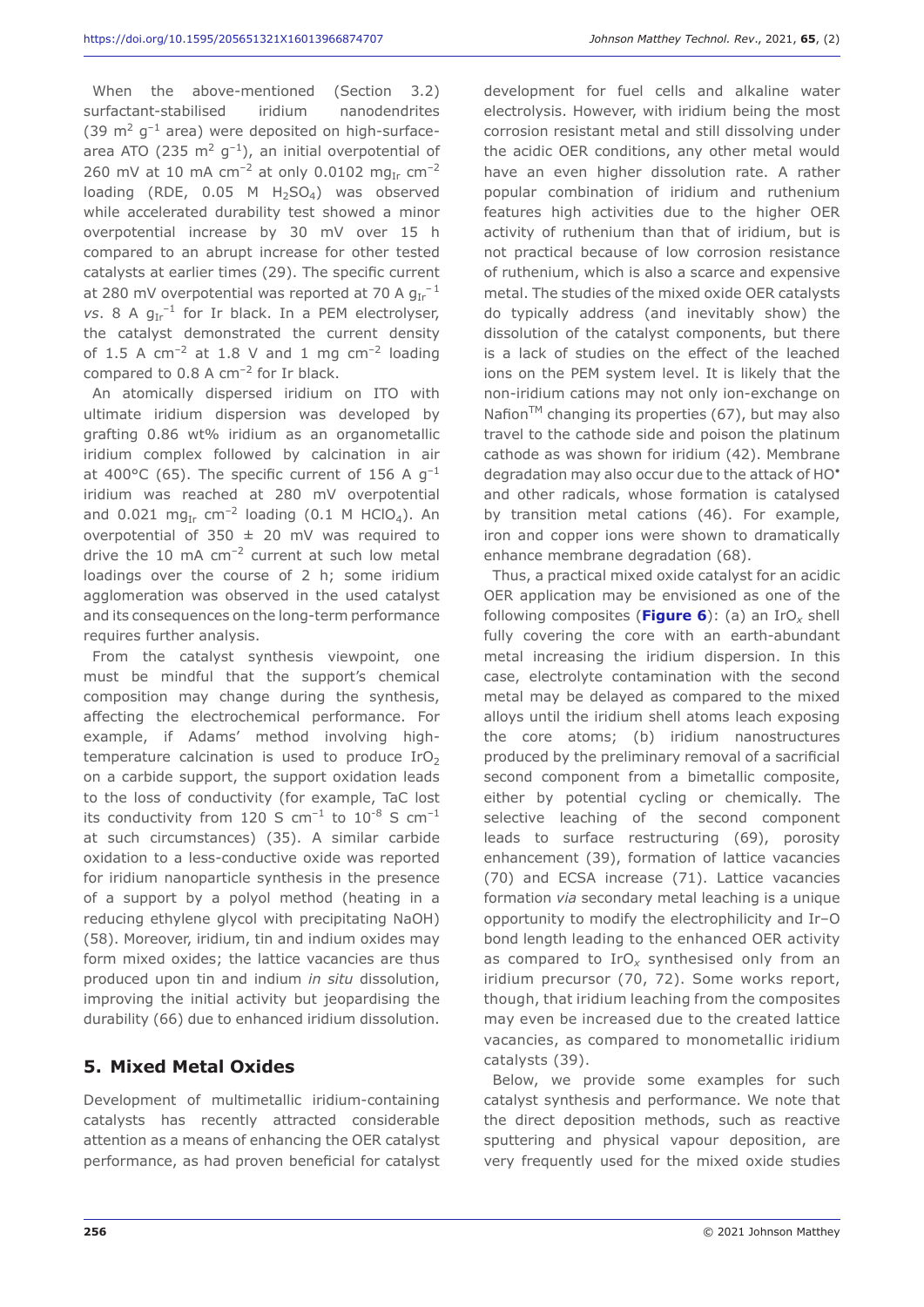

Fig. 6. Mixed metal oxides for the acidic OER catalyst preparation

(39, 71–75), because they ensure structures with well-controlled composition and stoichiometry, thus, enabling the fundamental understanding of the composite's behaviour. As this review does not cover the catalyst layer preparation methods, we only focus on the production of metal oxide powders or colloidal dispersions which were or could be mixed with the Nafion<sup>TM</sup> solution.

# **5.1 Core-Shell Bimetallic Nanoparticles**

Multimetallic composites can be synthesised using all the techniques applicable for monometallic catalyst synthesis (see Section 3) with the addition of the second precursor, with the fine tuning of the reaction conditions. Very often, both precursors are added together during the synthesis. Simultaneous reduction of different ions with different redox potentials leads to the formation of either mixed alloy particles or core/shell nanoparticles (76). For the core-shell synthesis, methods like ionic substitution (galvanic replacement) can be used (77) where a precursor of the second metal is deposited onto the metallic nanoparticles of the other metal based on the standard electrochemical potential (78), or a hydrogen-sacrificial method (79) where a core metal is hydrogenated, followed by the second ion reduction by the surface hydrides and shell formation. It is important to understand that thermodynamically unstable bimetallic structures can be synthesised (in terms of metal distribution) but how fast they rearrange into the thermodynamically stable composites (for example, where a metal with a lower cohesive

energy segregates to the surface) depends on temperature, chemical and electrical environment. Metals can even change their location *in situ* depending on the catalysed reaction or treatment conditions *via* so-called adsorbate-induced segregation (80–82). Under the OER conditions, the restructuring may be expected to be an ongoing process with transient equilibrium states due to the different rates of metal dissolution.

According to the Hume-Rothery substitution rule, in order to form a continuous solid solution, it is imperative that the difference between the atomic radii of the solvent and the solute not exceed 15% of each other and they should possess similar crystal structures (83). One of the most common metals alloyed with iridium is ruthenium, but regardless of the efforts being made to inhibit ruthenium leaching, literature report continuous ruthenium dissolution, irrespective of methods of synthesis and structure of the mixed metals oxides. Ruban *et al*. reported a comprehensive table of surface segregation energies in transitionmetal alloys, which can help predicting the final dealloyed structure of iridium composites (84). In bimetallic alloys with iridium, metals such as copper, zirconium, rhodium, palladium, silver, hafnium, platinum and gold would segregate to the surface, while iridium would surface-segregate from alloys with titanium, vanadium, chromium, manganese, iron, cobalt, nickel, niobium, molybdenum, technetium, ruthenium, tantalum, tungsten, rhenium and osmium (84). Indeed, for example, in ruthenium-iridium alloys iridium formed a protective shell, offering an extended stability to ruthenium (85).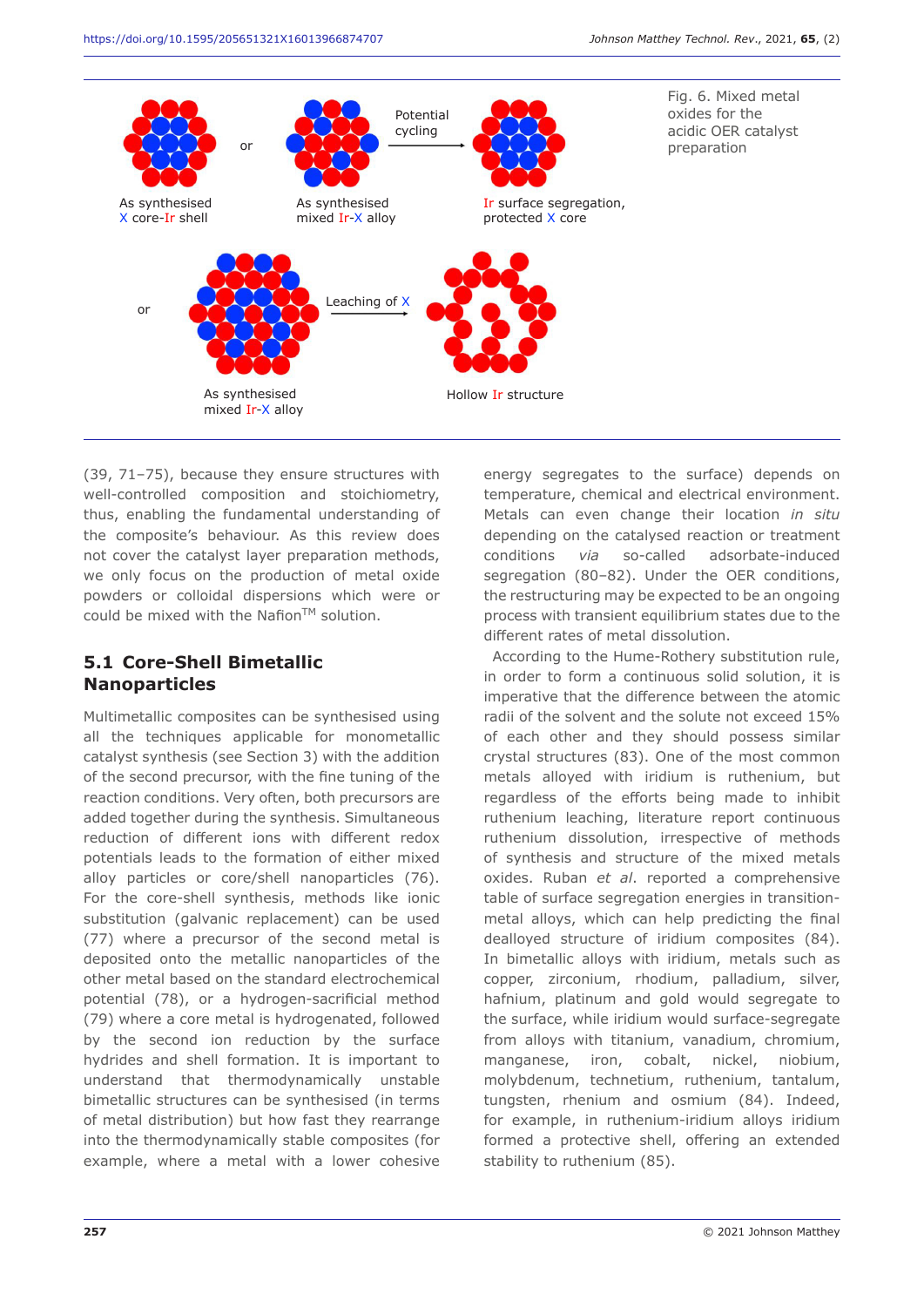Another example, conforming to the iridium surface segregation prediction, relates to the iridium-nickel composite. Bimetallic 7 nm IrNi $_3$ , alloy nanoparticles were prepared by a simultaneous reduction of iridium and nickel precursors in the presence of a stabiliser (70). The followed potential cycling from 0.05  $V_{RHE}$  to 1.5  $V_{RHE}$  for 50 cycles resulted in partial nickel leaching, dealloying and oxidation with the formation of a metallic IrNi alloy(core)-IrO*x*(shell) nanostructure. The IrO*<sup>x</sup>* shells are doped with holes (originated from nickel leaching); they feature shorter Ir–O bonds and are more electrophilic than conventional  $IrO<sub>2</sub>$ , which affects the rate of O–O bond formation during OER and enhanced intrinsic activity per iridium site. A specific current of 676 A  $g_{Ir}^{-1}$  was reported at 300 mV overpotential with 0.0102 mg<sub>Ir</sub> cm<sup>-2</sup> loading, which is one of the highest in the above presented examples (70). This example shows an extraordinary combination of increased iridium utilisation due to its preferential location in the nanoparticle shell, as well as its beneficial electronic and thus catalytic activity modification upon dealloying.

# **5.2 Selective Leaching of the Sacrificial Component (Hard Templating)**

When a secondary metal in bimetallic composites with iridium is selectively removed, the process results in the formation of porous iridium nanostructures with high accessible active site density and modified IrO*x* electronic and geometric properties, which cannot be achieved *via* a monometallic iridium catalyst synthesis. Some examples of a sacrificial metal are nickel (12, 86), cobalt (86) and osmium (39). Among different leaching methods, the most common are acid leaching (12) and potential cycling (39, 71). For example, iridium was deposited on nickel nanowires *via* galvanic displacement, followed by the nanowires ('hard template') removal by acid leaching (12). The residual composite with 90.5 wt% iridium demonstrated a specific current of 1650 A  $g_{Ir}^{-1}$  at 0.0306 mg cm<sup>-2</sup> loading at 300 mV overpotential in RDE in  $0.1$  M HClO<sub>4</sub>. A parent mixed metal structure can be prepared as stabilised nanoparticles in a colloidal solution, such as an iridium-osmium oxide (39). The potential cycling resulted in dealloying and fast osmium dissolution, leaving behind a nanoporous architecture of iridium metal core and IrO*x* shell with an optimised stability and conductivity (39). An important observation was that a high amount of Os–Ir bonds in the parent

alloy led to the maximum iridium dissolution upon fast osmium leaching.

This category features some of the most architecturally-sophisticated porous nanostructures, such as hollow nanocrystals synthesised *via* formation of a iridium-cobaltnickel solid nanoparticles, followed by cobalt and nickel etching with  $Fe^{3+}$  (86), or double-layered nanoframes produced in a solution *via* reduction of nickel, copper and two types of iridium precursors with different reduction kinetics followed by acid leaching (87). Theoretically, this approach may produce highly porous connected iridium-only nanostructures, but its practical implementation is complicated by the nuances in the size and structure control, as well as secondary component complete leaching without the structure collapse.

It appears that the main achievement of the selective etching is not in the improvement of iridium surface area and dispersion, as the thussynthesised catalysts do not feature areas above 100  $m^2$  g<sup>-1</sup> as compared with monometallic IrO<sub>2</sub> synthesised by Adams' method with 250  $m^2$  g<sup>-1</sup> (31). Instead, the etching allows for modification of the IrO*x* electronic structure and vacancies, affecting its OER activity and stability.

# **6. Conclusions**

The fast-growing pool of published studies on the iridium-catalysed acidic OER continually contributes to the mechanistic understanding of iridium activity and durability, the role of the second metal in alloys and metal-support interactions. As a myriad of more or less sophisticated methods and structures emerges, one must keep in mind the method practicality, safety, ease and scalability, and that it must use as little resources and produce as little waste as possible. This, most likely, precludes the use of surfactant-assisted routes of wet catalyst synthesis and might jeopardise stabiliser-free colloidal synthesis in vast amounts of organic solvents.

Despite the many advances on catalyst synthesis, and recently proposed metrics to assess catalyst activity and stability, such as the S-number and the activity-stability factor, a lack of consensus on the metrics used to report catalyst performance, as well as the electrochemical testing benchmarking procedures, make the comparison of different catalysts challenging. Activity studies reviewed for the fresh catalysts are not always accompanied by meaningful stability assessment, and high reported activities should be regarded with care,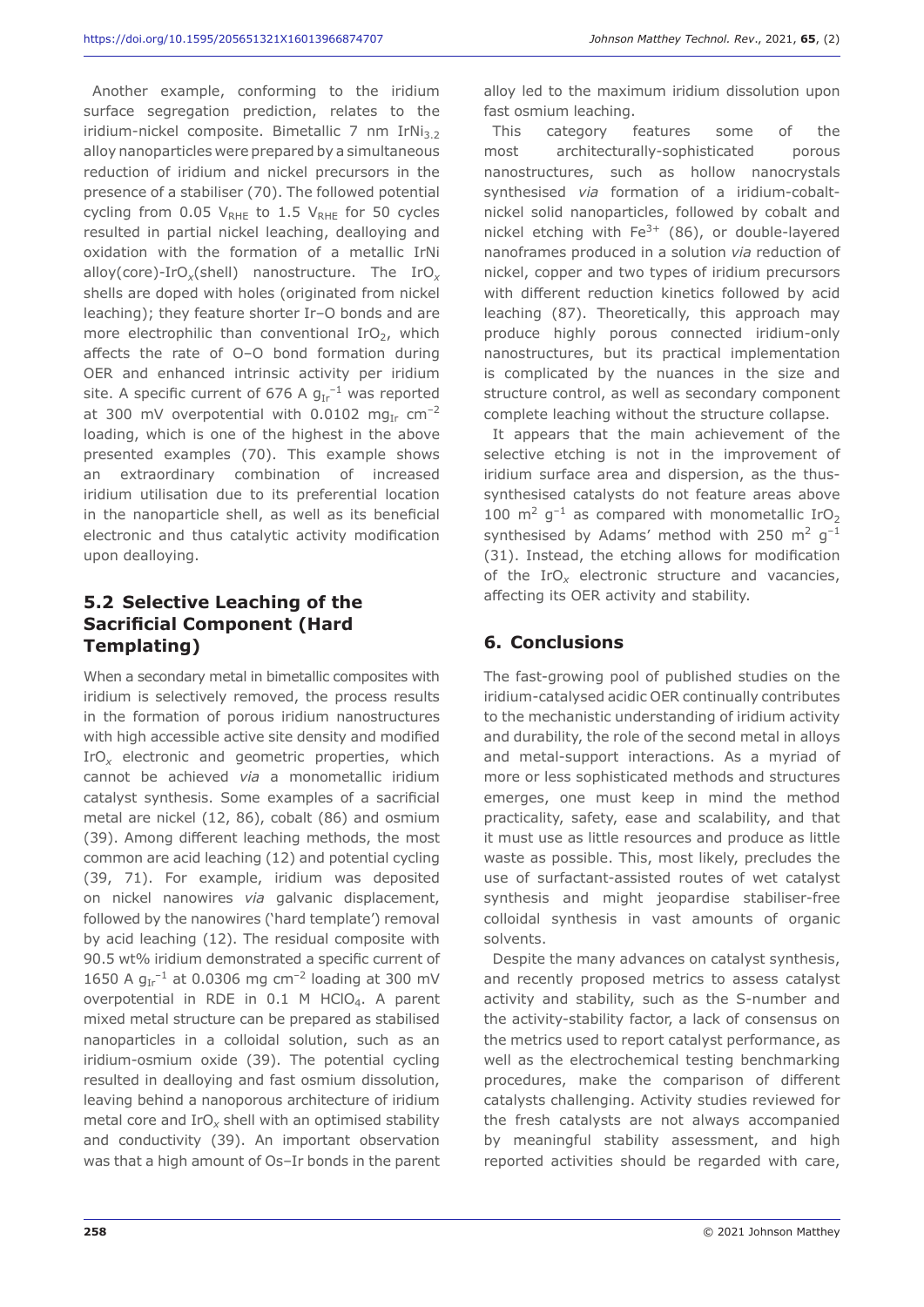as the most active (hydrous) amorphous IrO*x* is less stable than the less active crystalline  $IrO<sub>2</sub>$ . With such considerations, it appears, to our subjective opinion, that Adams' fusion method (or other thermal methods) producing relatively stable rutile, deserve closer attention and further modifications. To take advantage of the enhanced activity of electrophilic oxygen sites, as follows from the multioxide studies, modification of the electrophilicity and Ir–O bond length *via* secondary metal leaching is a possible way to bridge the gap between the activity and stability. The use of supports may increase the stability of the calcined catalysts, however, the addition of dopants to improve electrical conductivity must be used with care.

One must keep in mind that the catalyst layer fabrication can have a tremendous effect on the activity observed in a real electrode. The ionomerto-catalyst ratio, particle size, the use of a support, catalyst-ionomer-solvent interactions in the dispersion, and deposition technique, can have a significant impact on the electrode electrochemical surface area, ion and electron conductivity and its ability to transport reactant and byproducts in and out of the cell. Gas-phase catalyst synthesis and deposition methods, for example (13), which were not reviewed here, may provide a promising alternative to the wet-chemistry techniques. Moving forward, not only the catalyst synthesis, but also development of common characterisation techniques and metrics to assess activity and stability in RDE, and optimal electrode fabrication methods must become paramount in our collective effort to develop the most efficient OER catalyst, and OER electrode.

#### **Acknowledgements**

As a part of the University of Alberta's Future Energy Systems research initiative, this research was made possible thanks to funding from the Canada First Research Excellence Fund (Grant No. T06-P04).

#### **References**

- 1. C. Vogt, M. Monai, G. J. Kramer and B. M. Weckhuysen, *Nat. Catal.*, 2019, **2**, (3), 188
- 2. S. A. Grigoriev, V. N. Fateev, D. G. Bessarabov and P. Millet, *Int. J. Hydrogen Energy*, 2020, **45**, (49), 26036
- 3. K. A. Lewinski, D. van der Vliet and S. M. Luopa, *ECS Trans.*, 2015, **69**, (17), 893
- 4. J. Kibsgaard and I. Chorkendorff, *Nat. Energy*, 2019, **4**, (6), 430
- 5. "The Future of Hydrogen", International Energy Agency, Paris, France, June, 2019
- 6. C. Wang, F. Lan, Z. He, X. Xie, Y. Zhao, H. Hou, L. Guo, V. Murugadoss, H. Liu, Q. Shao, Q. Gao, T. Ding, R. Wei and Z. Guo, *ChemSusChem*, 2019, **12**, (8), 1576
- 7. H. Jang and J. Lee, *J. Energy Chem*., 2020, **46**, 152
- 8. P. Lettenmeier, J. Majchel, L. Wang, V. A. Saveleva, S. Zafeiratos, E. R. Savinova, J.-J. Gallet, F. Bournel, A. S. Gago and K. A. Friedrich, *Chem. Sci.*, 2018, **9**, (14), 3570
- 9. F. Bizzotto, J. Quinson, A. Zana, J. J. K. Kirkensgaard, A. Dworzak, M. Oezaslan and M. Arenz, *Catal. Sci. Technol.*, 2019, **9**, (22), 6345
- 10. J. Chen, P. Cui, G. Zhao, K. Rui, M. Lao, Y. Chen, X. Zheng, Y. Jiang, H. Pan, S. X. Dou and W. Sun, *Angew. Chem. Int. Ed.*, 2019, **58**, (36), 12540
- 11. S. Abbou, R. Chattot, V. Martin, F. Claudel, L. Solà-Hernandez, C. Beauger, L. Dubau and F. Maillard, *ACS Catal.*, 2020, **10**, (13), 7283
- 12. S. M. Alia, S. Shulda, C. Ngo, S. Pylypenko and B. S. Pivovar, *ACS Catal.*, 2018, **8**, (3), 2111
- 13. H. Yu, N. Danilovic, Y. Wang, W. Willis, A. Poozhikunnath, L. Bonville, C. Capuano, K. Ayers and R. Maric, *Appl. Catal. B Environ.*, 2018, **239**, 133
- 14. J. M. Roller, M. J. Arellano-Jiménez, R. Jain, H. Yu, C. B. Carter and R. Maric, *J. Electrochem. Soc.*, 2013, **160**, (6), F716
- 15. M. Bernt, A. Siebel and H. A. Gasteiger, *J. Electrochem. Soc.*, 2018, **165**, (5), F305
- 16. M. Bernt, A. Hartig-Weiß, M. F. Tovini, H. A. El-Sayed, C. Schramm, J. Schröter, C. Gebauer and H. A. Gasteiger, *Chem. Ing. Tech.*, 2020, **92**, (1– 2), 31
- 17. M. Tahir, L. Pan, F. Idrees, X. Zhang, L. Wang, J.-J. Zou and Z. L. Wang, *Nano Energy*, 2017, **37**, 136
- 18. T. Reier, H. N. Nong, D. Teschner, R. Schlögl and P. Strasser, *Adv. Energy Mater.*, 2017, **7**, (1), 1601275
- 19. T. Schuler, T. Kimura, T. J. Schmidt and F. N. Büchi, *Energy Environ. Sci.*, 2020, **13**, (7), 2153
- 20. O. Kasian, J.-P. Grote, S. Geiger, S. Cherevko and K. J. J. Mayrhofer, *Angew. Chem. Int. Ed.*, 2018, **57**, (9), 2488
- 21. V. A. Saveleva, L. Wang, D. Teschner, T. Jones, A. S. Gago, K. A. Friedrich, S. Zafeiratos, R. Schlögl and E. R. Savinova, *J. Phys. Chem. Lett.*, 2018, **9**, (11), 3154
- 22. S. Geiger, O. Kasian, M. Ledendecker, E. Pizzutilo, A. M. Mingers, W. Tian Fu, O. Diaz-Morales, Z. Li, T.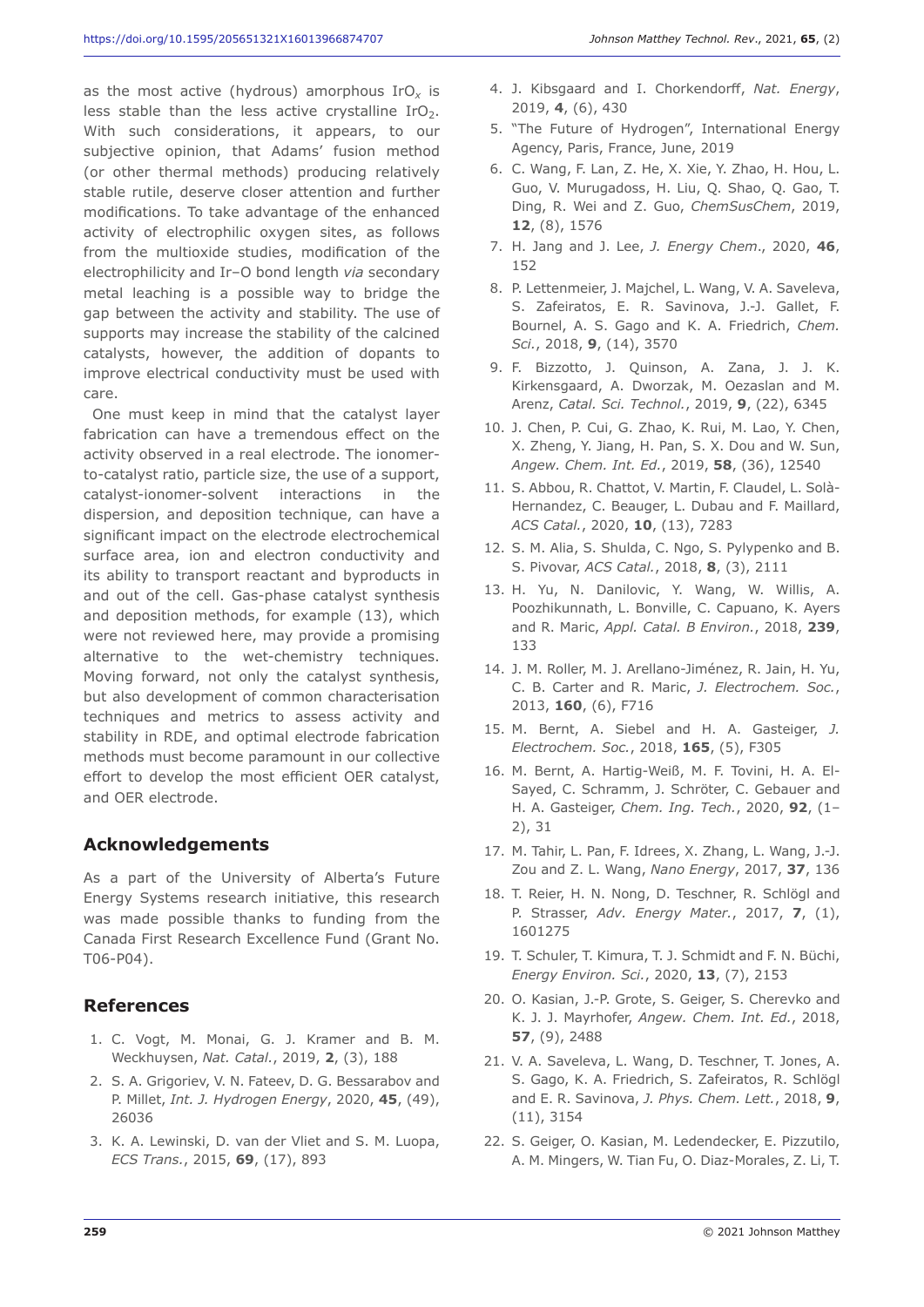Oellers, L. Fruchter, A. Ludwig, K. J. J. Mayrhofer, M. T. M. Koper and S. Cherevko, *Nat. Catal.*, 2018, **1**, (7), 508

- 23. A. Grimaud, A. Demortière, M. Saubanère, W. Dachraoui, M. Duchamp, M.-L. Doublet and J.-M. Tarascon, *Nat. Energy*, 2017, **2**, (1), 16189
- 24. V. Pfeifer, T. E. Jones, J. J. Velasco Vélez, C. Massué, M. T. Greiner, R. Arrigo, D. Teschner, F. Girgsdies, M. Scherzer, J. Allan, M. Hashagen, G. Weinberg, S. Piccinin, M. Hävecker, A. Knop-Gericke and R. Schlögl, *Phys. Chem. Chem. Phys.*, 2016, **18**, (4), 2292
- 25. O. Kasian, S. Geiger, T. Li, J.-P. Grote, K. Schweinar, S. Zhang, C. Scheu, D. Raabe, S. Cherevko, B. Gault and K. J. J. Mayrhofer, *Energy Environ. Sci.*, 2019, **12**, (12), 3548
- 26. X. Tan, J. Shen, N. Semagina and M. Secanell, *J. Catal.*, 2019, **371**, 57
- 27. T. Li, O. Kasian, S. Cherevko, S. Zhang, S. Geiger, C. Scheu, P. Felfer, D. Raabe, B. Gault and K. J. J. Mayrhofer, *Nat. Catal.*, 2018, **1**, (4), 300
- 28. S. Geiger, O. Kasian, B. R. Shrestha, A. M. Mingers, K. J. J. Mayrhofer and S. Cherevko, *J. Electrochem. Soc.*, 2016, **163**, (11), F3132
- 29. H.-S. Oh, H. N. Nong, T. Reier, M. Gliech and P. Strasser, *Chem. Sci.*, 2015, **6**, (6), 3321
- 30. B. J. Kip, J. Van Grondelle, J. H. A. Martens and R. Prins, *Appl. Catal.*, 1986, **26**, 353
- 31. M. Povia, D. F. Abbott, J. Herranz, A. Heinritz, D. Lebedev, B.-J. Kim, E. Fabbri, A. Patru, J. Kohlbrecher, R. Schäublin, M. Nachtegaal, C. Copéret and T. J. Schmidt, *Energy Environ. Sci.*, 2019, **12**, (10), 3038
- 32. E. Özer, C. Spöri, T. Reier and P. Strasser, *ChemCatChem*, 2017, **9**, (4), 597
- 33. S. Cherevko, S. Geiger, O. Kasian, A. Mingers and K. J. J. Mayrhofer, *J. Electroanal. Chem.*, 2016, **774**, 102
- 34. T. Reier, M. Oezaslan and P. Strasser, *ACS Catal.*, 2012, **2**, (8), 1765
- 35. A. V. Nikiforov, C. B. Prag, J. Polonský, I. M. Petrushina, E. Christensen and N. J. Bjerrum, *ECS Trans.*, 2012, **41**, (42), 115
- 36. M. Bernt and H. A. Gasteiger, *J. Electrochem. Soc.*, 2016, **163**, (11), F3179
- 37. M. Mandal, M. Moore and M. Secanell, *ECS Trans.*, 2019, **92**, (8), 757
- 38. T. Schuler, J. M. Ciccone, B. Krentscher, F. Marone, C. Peter, T. J. Schmidt and F. N. Büchi, *Adv. Energy Mater.*, 2020, **10**, (2), 1903216
- 39. Y.-T. Kim, P. P. Lopes, S.-A. Park, A.-Y. Lee, J. Lim, H. Lee, S. Back, Y. Jung, N. Danilovic, V. Stamenkovic, J. Erlebacher, J. Snyder and N. M. Markovic, *Nat. Commun.*, 2017, **8**, 1449
- 40. Q. Feng, X.-Z. Yuan, G. Liu, B. Wei, Z. Zhang, H. Li and H. Wang, *J. Power Sources*, 2017, **366**, 33
- 41. U. Babic, M. Tarik, T. J. Schmidt and L. Gubler, *J. Power Sources*, 2020, **451**, 227778
- 42. H. Yu, L. Bonville, J. Jankovic and R. Maric, *Appl. Catal. B: Environ.*, 2020, **260**, 118194
- 43. S. Martens, L. Asen, G. Ercolano, F. Dionigi, C. Zalitis, A. Hawkins, A. Martinez Bonastre, L. Seidl, A. C. Knoll, J. Sharman, P. Strasser, D. Jones and O. Schneider, *J. Power Sources*, 2018, **392**, 274
- 44. S. Geiger, O. Kasian, A. M. Mingers, S. S. Nicley, K. Haenen, K. J. J. Mayrhofer and S. Cherevko, *ChemSusChem*, 2017, **10**, (21), 4140
- 45. F. M. Sapountzi, S. C. Divane, E. I. Papaioannou, S. Souentie and C. G. Vayenas, *J. Electroanal. Chem.*, 2011, **662**, (1), 116
- 46. U. Babic, M. Suermann, F. N. Büchi, L. Gubler and T. J. Schmidt, *J. Electrochem. Soc.*, 2017, **164**, (4), F387
- 47. C. C. L. McCrory, S. Jung, J. C. Peters and T. F. Jaramillo, *J. Am. Chem. Soc.*, 2013, **135**, (45), 16977
- 48. I. Spanos, A. A. Auer, S. Neugebauer, X. Deng, H. Tüysüz and R. Schlögl, *ACS Catal.*, 2017, **7**, (6), 3768
- 49. C. Spöri, J. T. H. Kwan, A. Bonakdarpour, D. P. Wilkinson and P. Strasser, *Angew. Chem. Int. Ed.*, 2017, **56**, (22), 5994
- 50. L. B. H., *Platinum Metals Rev.*, 1962, **6**, (4), 150
- 51. R. Adams and R. L. Shriner, *J. Am. Chem. Soc.*, 1923, **45**, (9), 2171
- 52. E. Rasten, G. Hagen and R. Tunold, *Electrochim. Acta*, 2003, **48**, (25–26), 3945
- 53. D. F. Abbott, D. Lebedev, K. Waltar, M. Povia, M. Nachtegaal, E. Fabbri, C. Copéret and T. J. Schmidt, *Chem. Mater.*, 2016, **28**, (18), 6591
- 54. J. Lim, D. Park, S. S. Jeon, C.-W. Roh, J. Choi, D. Yoon, M. Park, H. Jung and H. Lee, *Adv. Funct. Mater.*, 2018, **28**, (4), 1704796
- 55. N. Semagina and L. Kiwi-Minsker, *Catal. Rev.: Sci. Eng.*, **51**, (2), 2009
- 56. P. T. Witte, P. H. Berben, S. Boland, E. H. Boymans, D. Vogt, J. W. Geus and J. G. Donkervoort, *Top. Catal.*, 2012, **55**, 505
- 57. J. Quinson, S. Neumann, T. Wannmacher, L. Kacenauskaite, M. Inaba, J. Bucher, F. Bizzotto, S. B. Simonsen, L. Theil Kuhn, D. Bujak, A. Zana, M. Arenz and S. Kunz, *Angew. Chem. Int. Ed.*, 2018, **57**, (38), 12338
- 58. F. Karimi and B. A. Peppley, *Electrochim. Acta*, 2017, 246, 654
- 59. S. Geiger, O. Kasian, A. M. Mingers, K. J. J. Mayrhofer and S. Cherevko, *Sci. Rep.*, 2017, **7**, 4595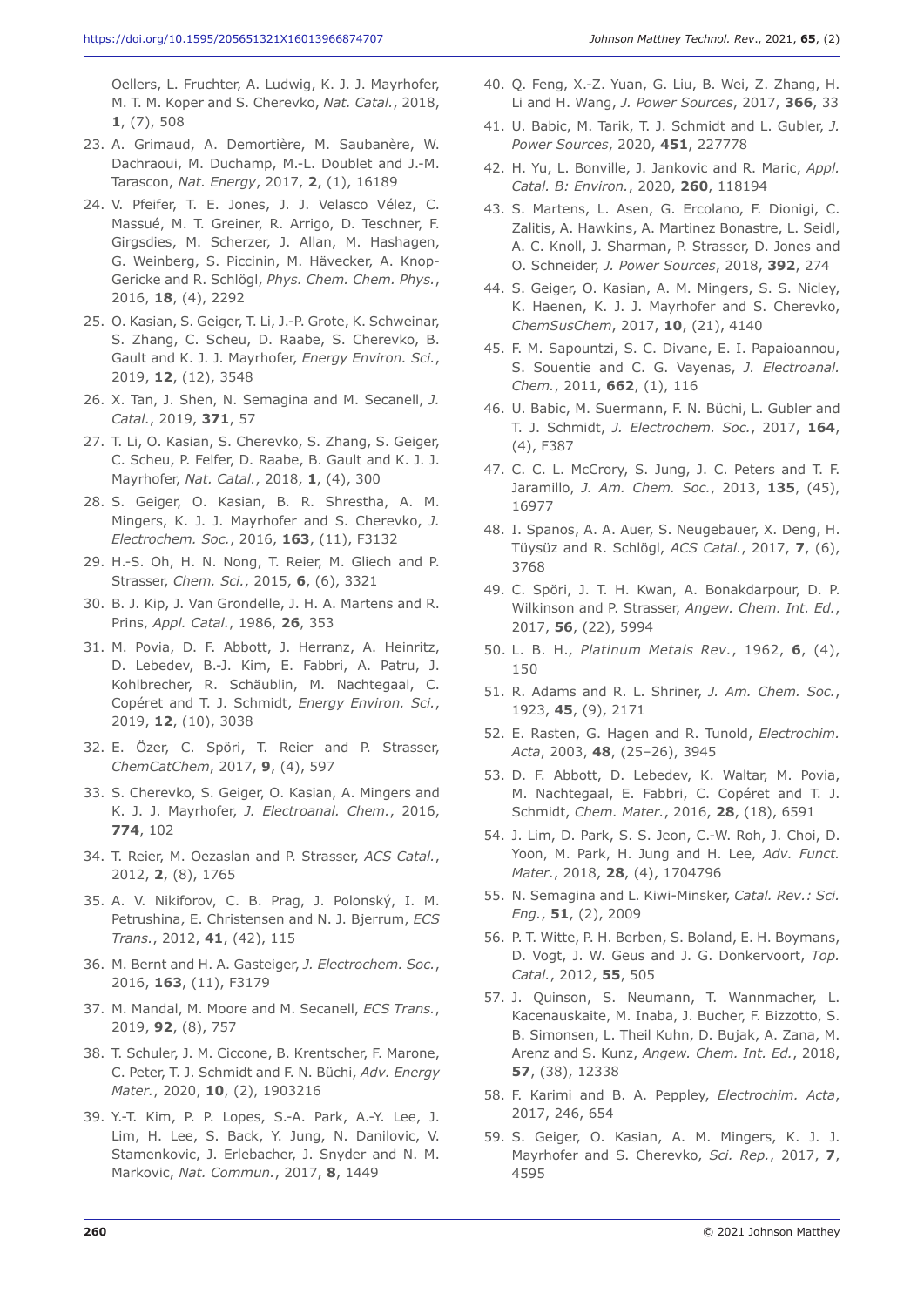- 60. G. C. da Silva, S. I. Venturini, S. Zhang, M. Löffler, C. Scheu, K. J. J. Mayrhofer, E. A. Ticianelli and S. Cherevko, *ChemElectroChem*, 2020, **7**, (10), 2330
- 61. H.-S. Oh, H. N. Nong, T. Reier, A. Bergmann, M. Gliech, J. Ferreira de Araújo, E. Willinger, R. Schlögl, D. Teschner and P. Strasser, *J. Am. Chem. Soc.*, 2016, **138**, (38), 12552
- 62. H.-S. Oh, H. N. Nong and P. Strasser, *Adv. Funct. Mater.*, 2015, **25**, (7), 1074
- 63. C. Massué, V. Pfeifer, X. Huang, J. Noack, A. Tarasov, S. Cap and R. Schlögl, *ChemSusChem*, 2017, **10**, (9), 1943
- 64. D. Lebedev and C. Copéret, *ACS Appl. Energy Mater.*, 2019, **2**, (1), 196
- 65. D. Lebedev, R. E. Ezhov, J. Heras-Domingo, A. Comas-Vives, N. Kaeffer, M. Willinger, X. Solans-Monfort, X. Huang, Y. Pushkar and C. Copéret, *ACS Cent. Sci.*, 2020, **6**, (7), 1189
- 66. M. Ledendecker, S. Geiger, K. Hengge, J. Lim, S. Cherevko, A. M. Mingers, D. Göhl, G. V. Fortunato, D. Jalalpoor, F. Schüth, C. Scheu and K. J. J. Mayrhofer, *Nano Res.*, 2019, **12**, (9), 2275
- 67. S. Shi, A. Z. Weber and A. Kusoglu, *Electrochim. Acta*, 2016, **220**, 517
- 68. T. Kinumoto, M. Inaba, Y. Nakayama, K. Ogata, R. Umebayashi, A. Tasaka, Y. Iriyama, T. Abe and Z. Ogumi, *J. Power Sources*, 2006, **158**, (2), 1222
- 69. C. Spöri, P. Briois, H. N. Nong, T. Reier, A. Billard, S. Kühl, D. Teschner and P. Strasser, *ACS Catal.*, 2019, **9**, (8), 6653
- 70. H. N. Nong, T. Reier, H.-S. Oh, M. Gliech, P. Paciok, T. H. T. Vu, D. Teschner, M. Heggen, V. Petkov, R. Schlögl, T. Jones and P. Strasser, *Nat. Catal.*, 2018, **1**, (11), 841
- 71. O. Kasian, S. Geiger, M. Schalenbach, A. M. Mingers, A. Savan, A. Ludwig, S. Cherevko and K. J. J. Mayrhofer, *Electrocatalysis*, 2018, **9**, (2), 139
- 72. L. C. Seitz, C. F. Dickens, K. Nishio, Y. Hikita, J. Montoya, A. Doyle, C. Kirk, A. Vojvodic, H. Y. Hwang, J. K. Norskov and T. F. Jaramillo, *Science*, 2016, **353**, (6303), 1011
- 73. A. W. Jensen, G. W. Sievers, K. D. Jensen, J. Quinson, J. A. Arminio-Ravelo, V. Brüser, M. Arenz

and M. Escudero-Escribano, *J. Mater. Chem. A*, 2020, **8**, (3), 1066

- 74. A. L. Strickler, R. A. Flores, L. A. King, J. K. Nørskov, M. Bajdich and T. F. Jaramillo, *ACS Appl. Mater. Interfaces*, 2019, **11**, (37), 34059
- 75. O. Kasian, S. Geiger, P. Stock, G. Polymeros, B. Breitbach, A. Savan, A. Ludwig, S. Cherevko and K. J. J. Mayrhofer, *J. Electrochem. Soc.*, 2016, **163**, (11), F3099
- 76. N. Toshima, *Pure Appl. Chem.*, 2000, **72**, (1–2), 317
- 77. C. Wang, Y. Sui, G. Xiao, X. Yang, Y. Wei, G. Zou and B. Zou, *J. Mater. Chem. A*, 2015, **3**, (39), 19669
- 78. B. Coq and F. Figueras, *J. Mol. Catal. A: Chem.*, 2001, **173**, (1–2), 117
- 79. H. Ziaei-Azad and N. Semagina, *ChemCatChem*, 2014, **6**, (3), 885
- 80. F. Tao, M. E. Grass, Y. Zhang, D. R. Butcher, J. R. Renzas, Z. Liu, J. Y. Chung, B. S. Mun, M. Salmeron and G. A. Somorjai, *Science*, 2008, **322**, (5903), 932
- 81. X. Liu, A. Wang, L. Li, T. Zhang, C.-Y. Mou and J.-F. Lee, *J. Catal.*, 2011, **278**, (2), 288
- 82. K. J. J. Mayrhofer, V. Juhart, K. Hartl, M. Hanzlik and M. Arenz, *Angew. Chem. Int. Ed.*, 2009, **48**, (19), 3529
- 83. C. Felix, T. Maiyalagan, S. Pasupathi, B. Bladergroen and V. Linkov, *Int. J. Electrochem. Sci.*, 2012, **7**, (12), 12064
- 84. A. V. Ruban, H. L. Skriver and J. K. Nørskov, *Phys. Rev. B*, 1999, **59**, (24), 15990
- 85. N. Danilovic, R. Subbaraman, K. C. Chang, S. H. Chang, Y. Kang, J. Snyder, A. P. Paulikas, D. Strmcnik, Y. T. Kim, D. Myers, V. R. Stamenkovic and N. M. Markovic, *Angew. Chem. Int. Ed.*, 2014, **53**, (51), 14016
- 86. J. Feng, F. Lv, W. Zhang, P. Li, K. Wang, C. Yang, B. Wang, Y. Yang, J. Zhou, F. Lin, G.-C. Wang and S. Guo, *Adv. Mater.*, 2017, **29**, (47), 1703798
- 87. J. Park, Y. J. Sa, H. Baik, T. Kwon, S. H. Joo and K. Lee, *ACS Nano*, 2017, **11**, (6), 5500

#### The Authors



Himanshi Dhawan completed her Bachelor's in Technology in Chemical Engineering from India. In January 2019, she started her PhD at the University of Alberta, Edmonton, Canada where she is currently working on developing iridium based electrocatalysts for OER in acidic media.